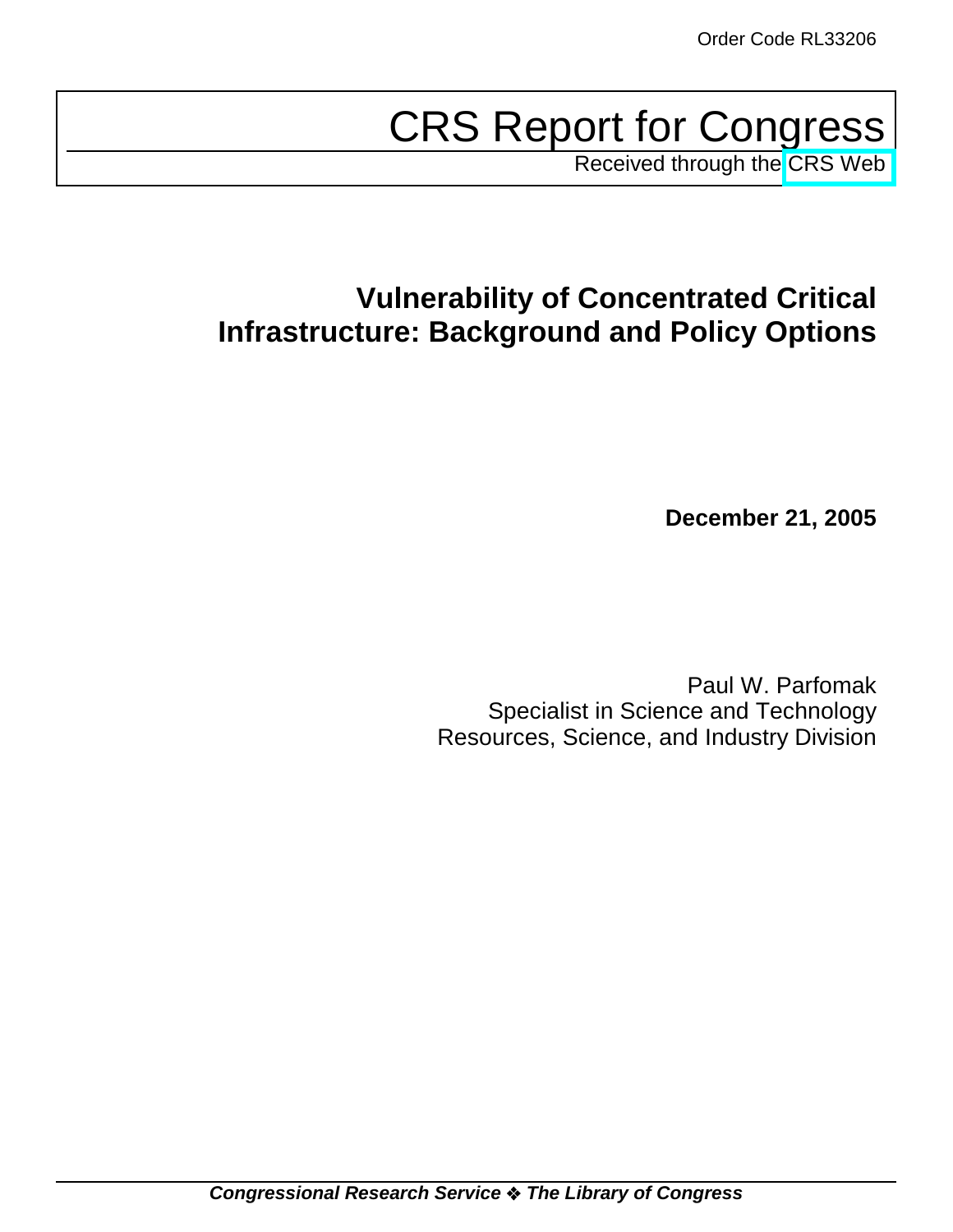## Vulnerability of Concentrated Critical Infrastructure: Background and Policy Options

## **Summary**

"Critical infrastructure" consists of systems and assets so vital to the United States that their incapacity would harm the nation's physical security, economic security, or public health. Critical infrastructure is often geographically concentrated, so it may be distinctly vulnerable to events like natural disasters, epidemics, and certain kinds of terrorist attacks. Disruption of concentrated infrastructure could have greatly disproportionate effects, with costs potentially running into billions of dollars and spreading far beyond the immediate area of disturbance. Hurricanes Katrina and Rita demonstrated this kind of geographic vulnerability by disrupting a substantial part of the U.S. energy and chemical sectors in 2005.

As the nation's response to recent hurricanes and other disasters continues, and as its homeland security activities evolve, Congress is examining federal policies affecting the geographic concentration and vulnerability of critical infrastructure. For example, the Energy Policy Act of 2005 (P.L. 109-58) facilitates construction of new liquefied natural gas import terminals in diverse ports by granting the Federal Energy Regulatory Commission exclusive siting approval authority (Section 311). The Gasoline for America's Security Act of 2005 (H.R. 3893) would similarly facilitate construction of geographically distributed oil refineries.

Geographic concentrations of U.S. critical infrastructure have developed for multiple reasons—typically some combination of market influences including resource location, agglomeration economies, scale economies, community preferences, and capital efficiency. Congress and federal agencies also have adopted a wide range of policies affecting the capacity and location of critical infrastructure, including prescriptive siting, economic incentives, environmental regulation, and economic regulation. Some federal policies have been developed specifically to address perceived threats to critical infrastructure. These influences often have been in place for decades, gradually driving critical infrastructure to its geographic configuration today.

Some analysts may argue that little government intervention is necessary to alleviate geographic vulnerabilities of critical infrastructure because the private sector will adjust its practices out of its own financial interest. However, if Congress concludes that federal intervention is needed, it may employ a number of policy options to encourage geographic dispersion (including eliminating policies that encourage concentration ), ensure survivability, or ensure that effective infrastructure recovery capabilities are in place to mitigate impacts of concentrated infrastructure disruption. Addressing geographic vulnerabilities may call for a combination of options. Congress may also consider whether other legislative proposals with the potential to affect critical infrastructure development—directly or indirectly—are likely to relieve or exacerbate geographic vulnerability. The economic efficiency of public critical infrastructure and the efficient use of federal funds for infrastructure development may also be important considerations.

This report will not be updated.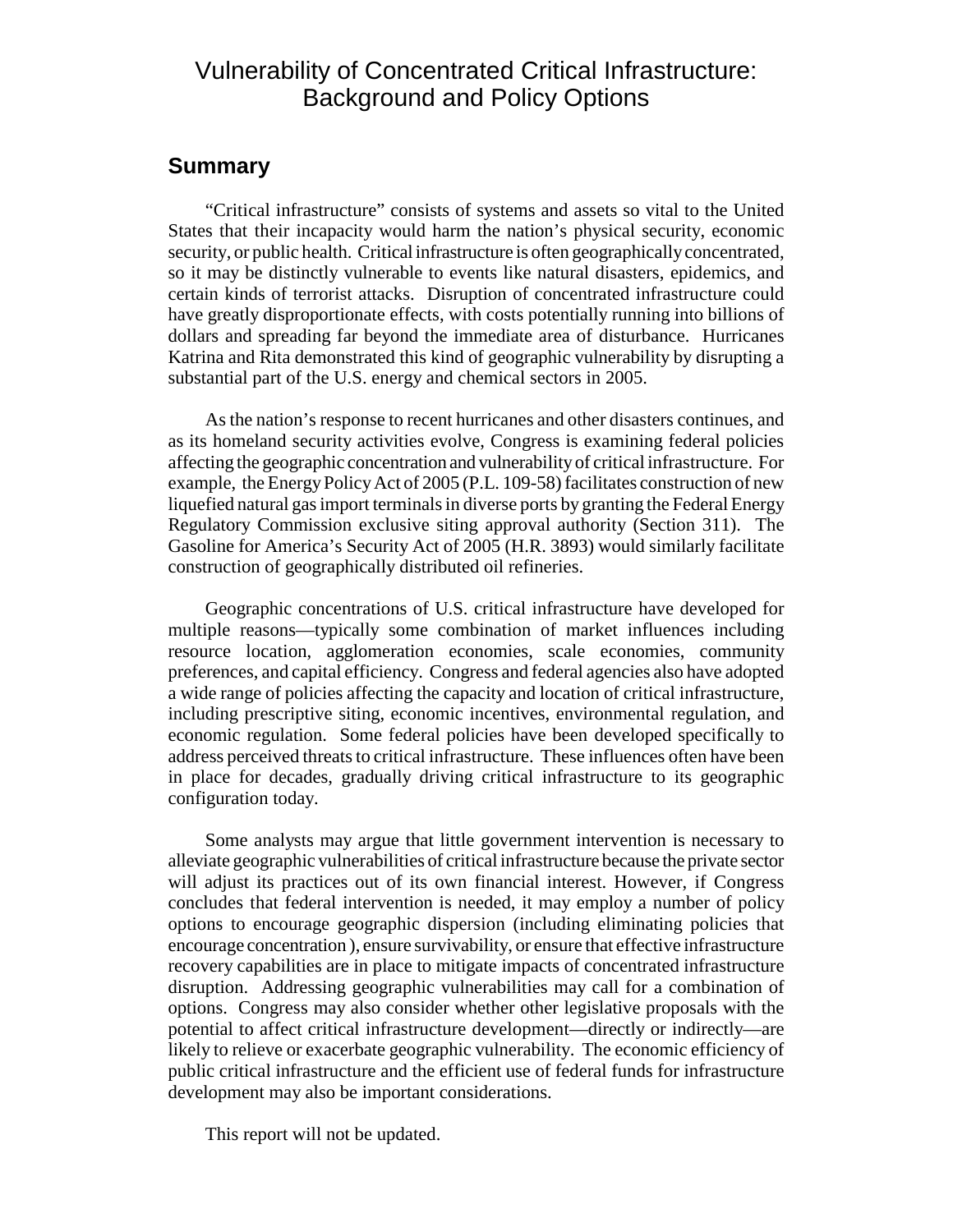## **Contents**

| Policy Options to Reduce Infrastructure Vulnerability  16 |
|-----------------------------------------------------------|
|                                                           |
|                                                           |
|                                                           |
| Ensuring Infrastructure Recovery Capabilities  19         |
|                                                           |
|                                                           |

## **List of Figures**

## **List of Tables**

Table 1. Selected U.S. Disasters Since 1990 with Costs Exceeding \$1 Billion . . 8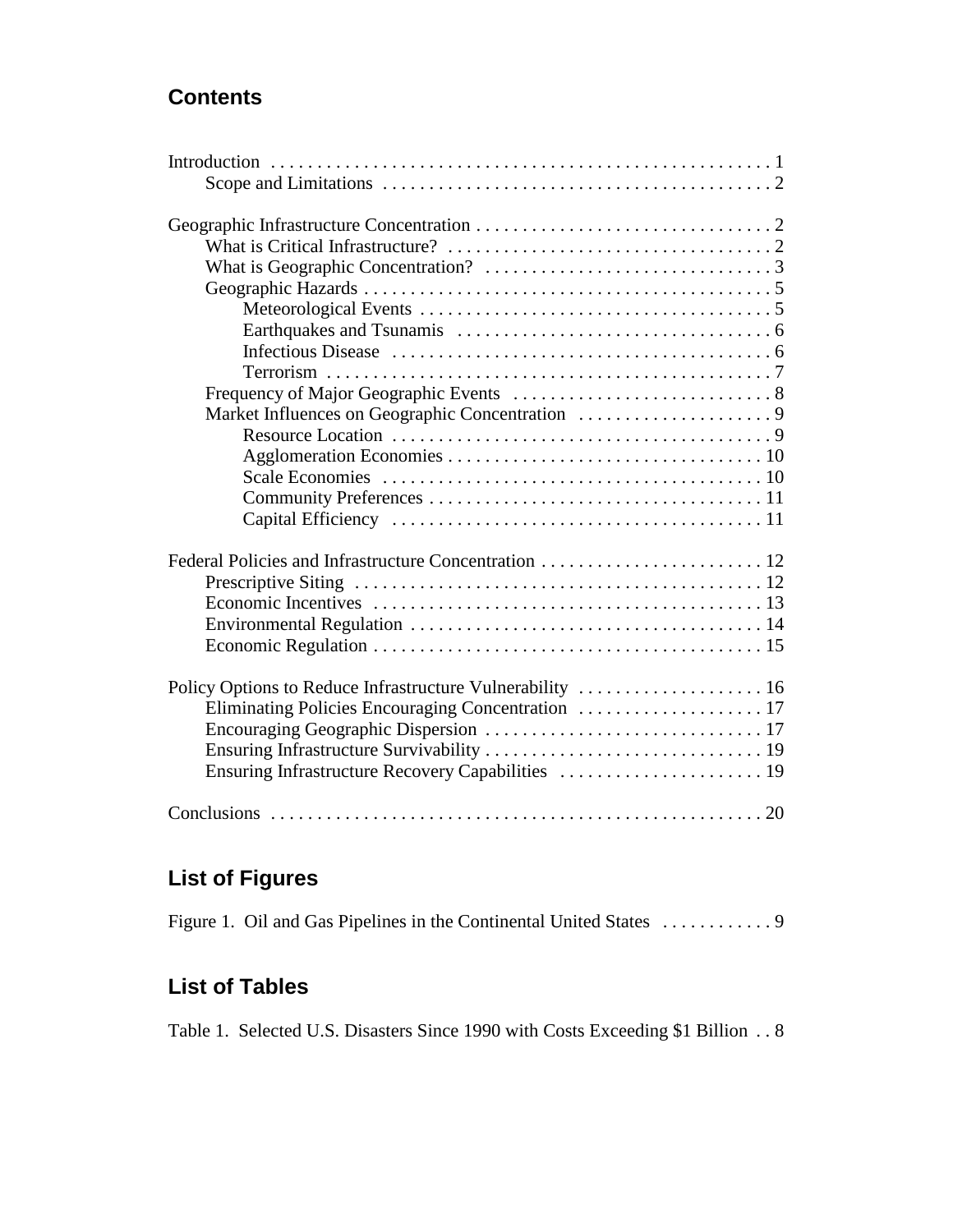## Vulnerability of Concentrated Critical Infrastructure: Background and Policy **Options**

## **Introduction**

Critical infrastructure is so vital to the United States that its incapacity would harm the nation's physical security, economic security, or public health. The federal government has a key role in helping protect the nation's critical infrastructure from all types of hazards through programs of mitigation, preparedness, response, and recovery. Accordingly, Congress has a strong interest in the vulnerability of critical infrastructure to natural hazards, accidents, or terrorism. Since September 11, 2001, legislators, government agencies, and industry increasingly have been focused on the sources of infrastructure vulnerability and potential measures to address those vulnerabilities through operational changes and capital investment.

When infrastructure is physically concentrated in a limited geographic area it may be particularly vulnerable to geographic hazards such as natural disasters, epidemics, and certain kinds of terrorist attacks. Whereas a typical geographic disruption is often expected to affect infrastructure in proportion to the size of an affected region, a disruption of concentrated infrastructure could have greatly disproportionate—and national—effects. A catastrophic ice storm in metropolitan Chicago, for example, would undoubtedly create local emergencies, but could also temporarily disrupt rail transportation and associated commerce throughout the country because Chicago is a major railway hub. Extended closure of the port of Long Beach, the largest port in the nation, would greatly harm California's economy, but could also disrupt vital supply chains for a number of national industries.<sup>1</sup> The social and economic impacts of geographic disasters are often difficult to quantify, but their costs can quickly run into the billions and can spread far beyond the area of the event itself. Hurricanes Katrina and Rita demonstrated this kind of geographic impact by disrupting a substantial part of the national U.S. energy and chemical sectors, both heavily concentrated in the Gulf of Mexico.

As the nation's responses to recent natural disasters continue, and as its homeland security activities evolve, Congress is examining federal policies related to the geographic concentration and vulnerability of critical infrastructure. For example, the Energy Policy Act of 2005 (P.L. 109-58) facilitates the construction of new liquefied natural gas import terminals in diverse ports by granting the Federal Energy Regulatory Commission exclusive siting approval authority (Section 311).

<sup>&</sup>lt;sup>1</sup> Hall, P.V. "'We'd Have to Sink the Ships': Impact Studies and the 2002 West Coast Port Lockout." *Economic Development Quarterly*, vol. 18, no. 4. Nov. 2004, pp. 354-367.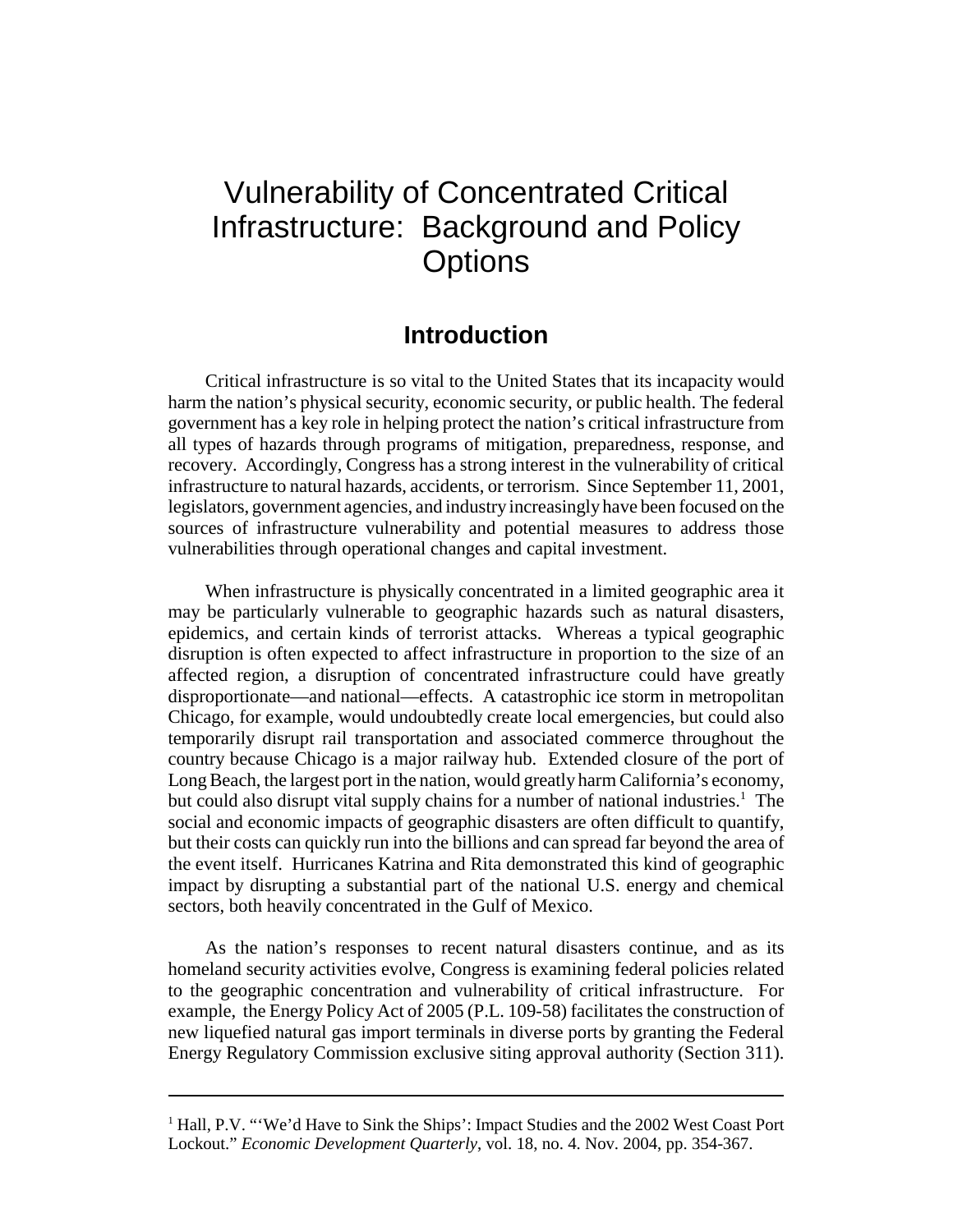The Gasoline for America's Security Act of 2005 (H.R. 3893) would similarly facilitate the construction of geographically distributed oil refineries.

This report provides an overview of geographic concentration and related vulnerability among critical infrastructures in the United States. The report illustrates the nature of such geographic concentration and how it may expose infrastructures to catastrophic failure due to geographic hazards. It identifies several long-term forces which have contributed to infrastructure concentration. These forces include resource location, agglomeration economies, scale economies, community preferences, and capital efficiency. It reviews several ways in which the federal government has also influenced critical infrastructure, such as prescriptive siting, economic incentives, environmental regulation, and economic regulation. The report concludes with options to address geographic vulnerability in the context of current federal infrastructure policy.

### **Scope and Limitations**

This report focuses on "nationally" critical infrastructure and related federal policies. While many of the infrastructure and policy issues addressed in this report may also apply at the state and local levels, the report discusses them only in the context of federal activities. This report also discusses a number of specific geographic hazards to critical infrastructure in the context of a broader federal policy discussion. The report does not attempt to quantify the likelihood of any particular hazard occurring in any particular location, or the degree of vulnerability of any particular infrastructure concentration to geographic hazards. Such projections are available elsewhere<sup>2</sup> and are beyond the scope of this analysis.

## **Geographic Infrastructure Concentration**

## **What is Critical Infrastructure?**

Twenty years ago, "infrastructure" was defined primarily with respect to the adequacy of the nation's public works. In the mid-1990's, however, the growing threat of international terrorism led policy makers to reconsider the definition of "infrastructure" in the context of homeland security. Successive federal government reports, laws and executive orders have refined, and generally expanded, the number of infrastructure sectors and the types of assets considered to be "critical" for purposes of homeland security. The USA PATRIOT Act of 2001(P.L. 107-56 Section 1016e) contains the federal government's most recent definition of "critical infrastructure." According to the act, "critical infrastructure" is

systems and assets, whether physical or virtual, so vital to the United States that the incapacity or destruction of such systems and assets would have a debilitating impact on security, national economic security, national public health or safety, or any combination of those matters (Section 1016e).

<sup>&</sup>lt;sup>2</sup> See, for example: Risk Management Solutions, Inc., "Catastrophic Risk in the United States," Map, 2005, at [http://www.rms.com/Publications/Maps.asp#].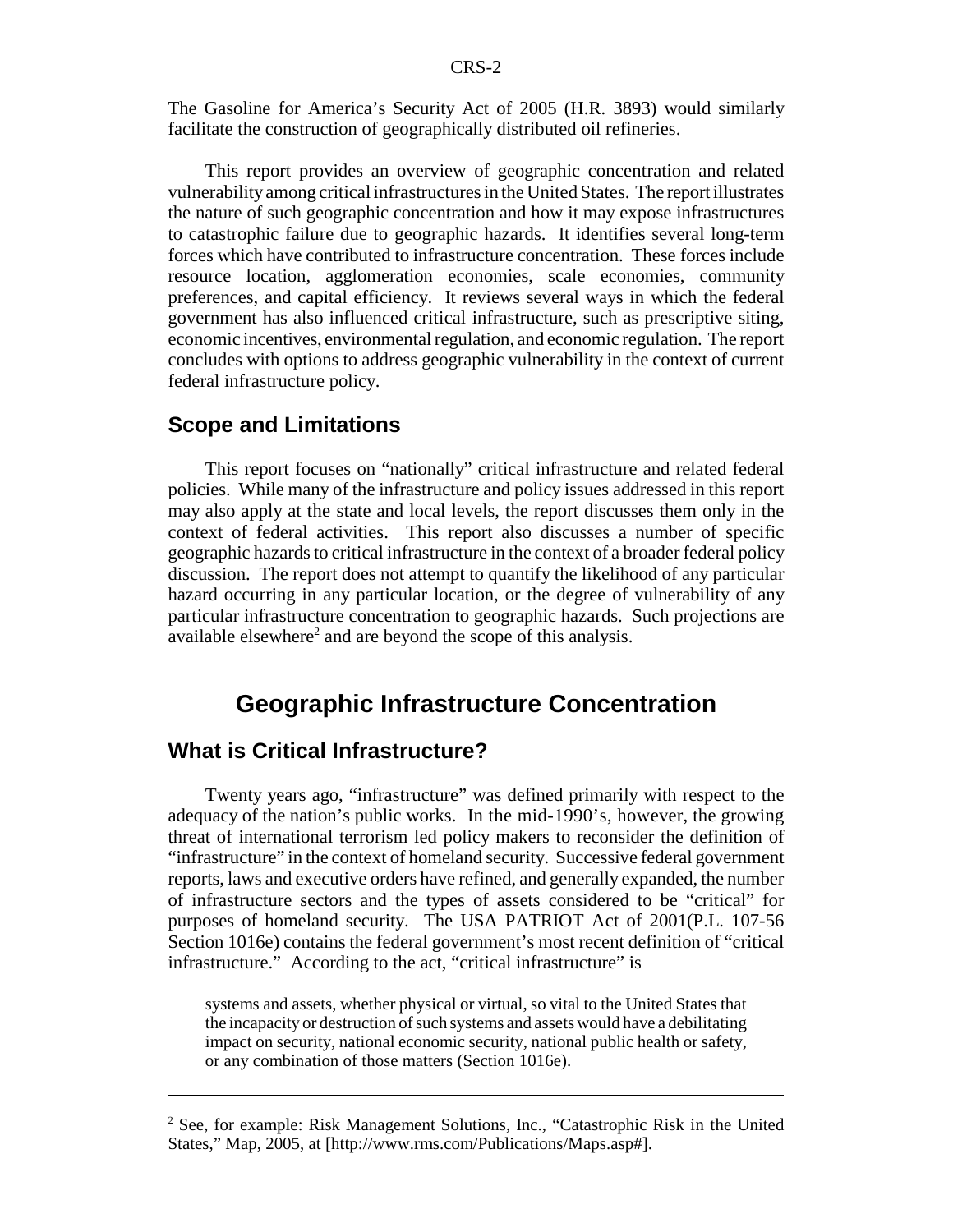This definition was adopted, by reference, in the Homeland Security Act of 2002 (P.L. 107-296, Section 2.4) establishing the Department of Homeland Security (DHS). The Bush Administration's *National Strategy for the Physical Protection of* Critical Infrastructures and Key Assets (NSPP),<sup>3</sup> contains a detailed list of critical infrastructures and assets of national importance, as follows:

- Information technology
- Telecommunications
- Chemicals
- Transportation
- Emergency services
- Postal and shipping services
- Agriculture and food
- Public health and healthcare
- Drinking water/water treatment
- Energy
- Banking and finance
- National monuments and icons
- Defense industrial base
- Key industry/technology sites
- Large gathering sites

As the list suggests and the NPP acknowledges explicitly, "the lion's share of our critical infrastructures and key assets are owned and operated by the private sector."<sup>4</sup> The list may continue to evolve as economic changes or geopolitical developments influence homeland security policy.

#### **What is Geographic Concentration?**

This report defines "geographic concentration" of critical infrastructure as the physical location of critical assets in sufficient proximity to each other that they are vulnerable to disruption by the same, or successive, regional events. To be of national significance, the collection of concentrated assets may account for a significant fraction of the nation's total infrastructure capacity in a given sector or subsector. Alternatively, the collection of regional assets could make up an infrastructure hub, accounting for a nationally significant fraction of commodity or service flows through that infrastructure sector or subsector. The threshold above which such assets could be considered "nationally" concentrated would depend upon the type of impact resulting from a prolonged disruption. From strictly a market perspective, for example, some policy makers have suggested that a change in energy infrastructure capacity of as little as 10% to 15% could have an exaggerated effect on related market prices.<sup>5</sup> The corporate merger guidelines used by the United States, Canada, and the European Union variously assume that a company must have a 25% to 35% market share to exercise market power, and so uncompetitively influence market prices or supplies.<sup>6</sup> Although the loss of critical infrastructure would have

<sup>3</sup> Office of the President, *The National Strategy for the Physical Protection of Critical Infrastructure and Key Assets*, Feb. 2003, 83 pp.

<sup>4</sup> Ibid.

<sup>&</sup>lt;sup>5</sup> Hon. Joe Barton, Remarks at the House Energy and Commerce Committee Hearing on Recovering from Katrina, Sept. 7, 2005.

<sup>&</sup>lt;sup>6</sup> Facey, B.A. and H. Huser, "A Comparison of Horizontal Merger Guidelines in Canada, the European Union, and the United States," *Antitrust*, fall 2004, pp. 43-50.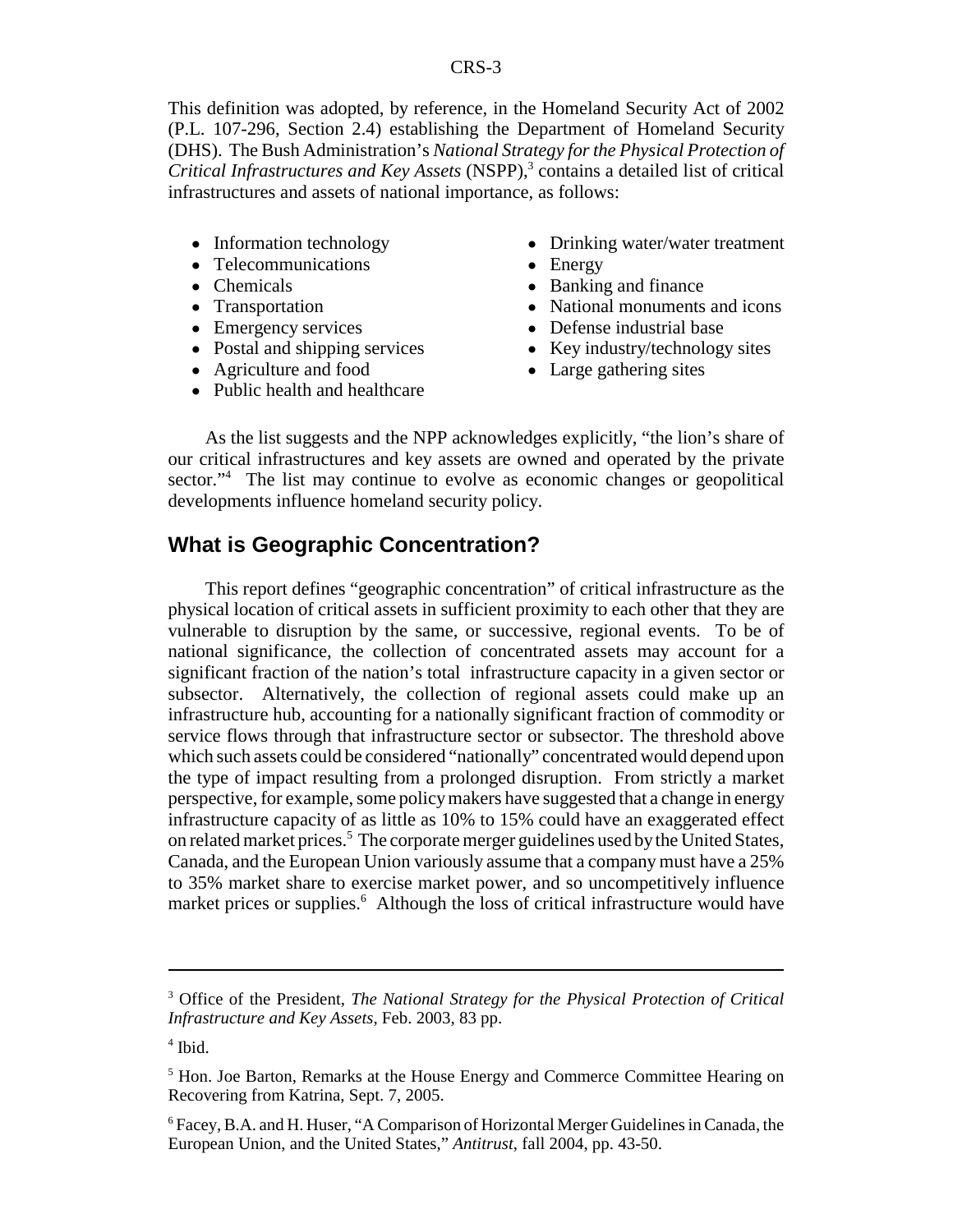effects beyond market price, other possible metrics of concentration (e.g., environmental) offer little additional clarity on concentration thresholds.

Many of the critical infrastructure sectors identified in the NSPP exhibit some degree of geographic concentration, as illustrated by the following examples.

- Chemicals (chlorine)—Over 38% of U.S. chlorine production is located in coastal Louisiana.<sup>7</sup>
- Transportation (marine cargo)—Nearly 32% of U.S. waterborne container shipments pass through the ports of Long Beach and Los Angeles in southern California.8
- Transportation (rail)—Over 36% of U.S. freight railcars pass through Illinois, primarily around Chicago. Nearly 25% of freight railcars pass through Missouri, primarily around St. Louis.<sup>9</sup>
- Agriculture and food (livestock)—Approximately 27% of U.S. hog inventories are located in Iowa. Another 16% of hog inventories are located in the eastern counties of North Carolina.<sup>10</sup>
- ! Public health and health care (pharmaceuticals)—Approximately 25% of U.S. pharmaceuticals are manufactured in Puerto Rico, primarily in the San Juan metropolitan area.<sup>11</sup>
- Energy (refining)—Over 43% of total U.S. oil refining capacity is clustered along the Texas and Louisiana coasts.12
- ! Banking and finance (securities market)—Nearly 46% of U.S. securities are traded on the floors of the New York and American

<sup>7</sup> U.S. Census Bureau, *Alkalies and Chlorine Manufacturing: 2002*, Economic Census, Manufacturing Industry Series, EC02-31I-325181 (RV), Dec. 2004, Table 2, Table 6b.

<sup>8</sup> Army Corps of Engineers, Waterborne Commerce Statistics Center (WCSC). "U.S. Waterborne Container Traffic by Port/Waterway in 2003." Dec. 1, 2004. See [http://www.iwr.usace.army.mil/ndc/wcsc/by\_portname03.htm.].

<sup>&</sup>lt;sup>9</sup> Association of American Railroads (AAR). "Rail Carloads Carried by State: 2003." Oct. 26, 2005. See [http://www.aar.org/PubCommon/Documents/AboutTheIndustry/ RRState\_Rankings.pdf].

<sup>&</sup>lt;sup>10</sup> U.S. Department of Agriculture, National Agricultural Statistics Service (NASS), *Quarterly Hogs and Pigs*, Sept. 30, 2005, p. 5.

<sup>11</sup> U.S. Census Bureau, *Pharmaceutical Preparation Manufacturing: 2002*, Economic Census, Manufacturing Industry Series. EC02-31I-325412 (RV), Dec. 2004. Table 2; *Puerto Rico Manufacturing*. 2002 Economic Census of Island Areas. IA02-00I-PRM (RV). Oct. 2005. Table 1.

<sup>12</sup> Energy Information Administration (EIA). *Petroleum Supply Annual 2004, Volume 1*. DOE/EIA-0340(04)/1. June, 2005. Table 36.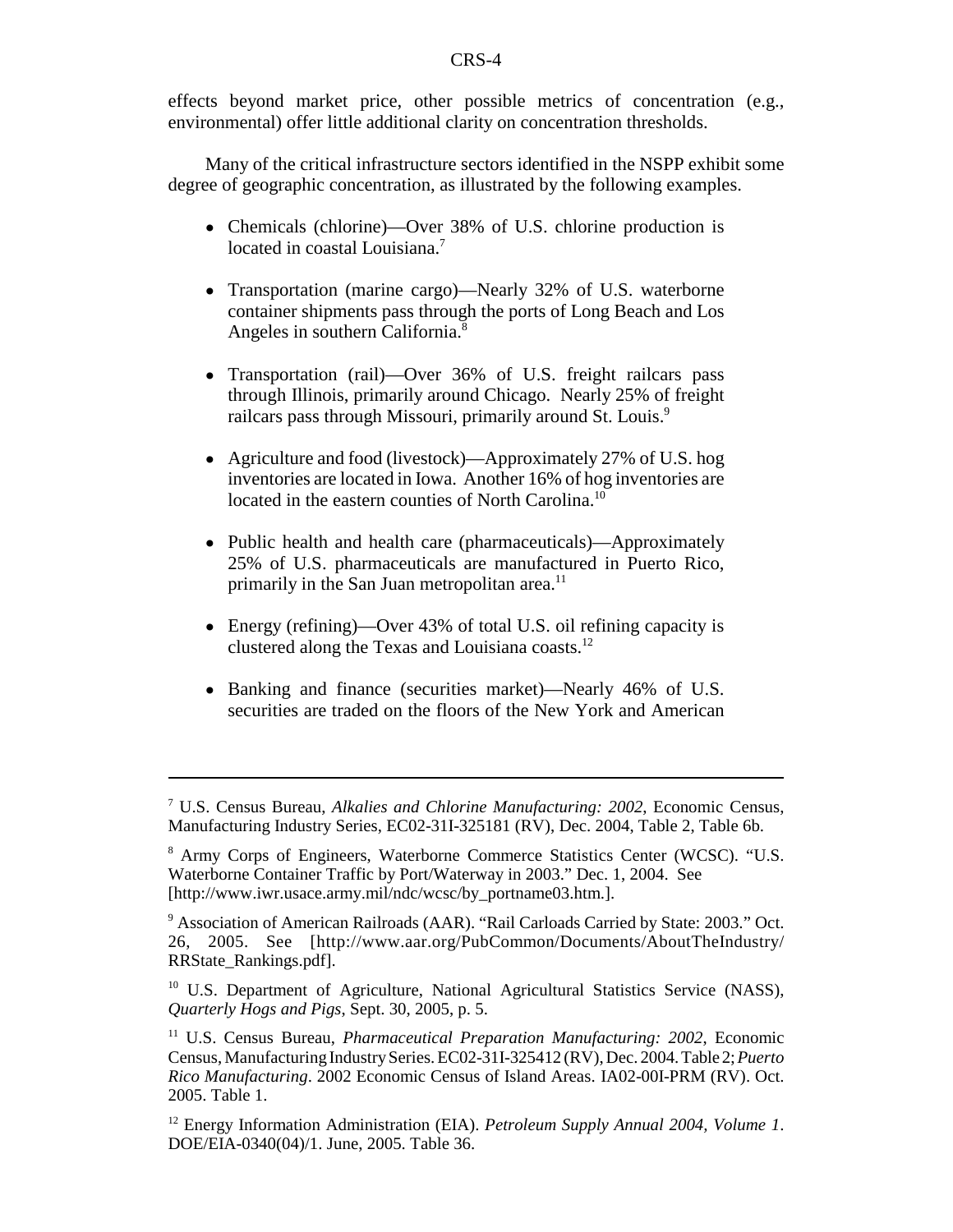Stock Exchanges in lower Manhattan.<sup>13</sup> Approximately 22% of U.S. security industry employees are located in New York City.<sup>14</sup>

! Defense industrial base (shipyards)—Over 31% of U.S. naval shipbuilding and repair capacity is in and around Norfolk, VA.<sup>15</sup>

In addition to single infrastructure concentrations, some regions of the United States contain concentrations of multiple critical infrastructures. As indicated in the examples above, coastal Louisiana has concentrations of both refining and chemical production capacity. In addition to a concentration of financial services, the metropolitan New York and New Jersey area contains a concentration of U.S. port capacity (12% of container shipping) and airport capacity (8% of airline passengers), among other critical infrastructure.<sup>16</sup>

## **Geographic Hazards**

Where critical infrastructure is geographically concentrated, it may be distinctly vulnerable to a range of geographic hazards, including natural or unnatural events. These events could have varying potential for infrastructure disruption depending upon the type of event, its location, and the infrastructure sectors present in that location. What such events have in common is their geographic scale. Among the geographic events posing the greatest hazard to U.S. critical infrastructure concentrations are the following.

**Meteorological Events.** Major meteorological events, such as hurricanes, tropical storms, floods, and ice storms, have the potential to physically disrupt critical infrastructures or displace related critical workers in large geographic areas. For example, the damaging effects of hurricanes Katrina and Rita (and associated flooding) on energy and chemicals infrastructure in the Gulf of Mexico have been widely reported. In 1998, a major ice storm in Quebec, Canada and the northeastern United States caused widespread, persistent power and communications blackouts, disrupted other power-dependent services, and prevented critical workers from traveling to their jobs. $17$ 

<sup>13</sup> New York Stock Exchange. *Annual Report 2004*; American Stock Exchange. *Annual Report 2004.*

<sup>&</sup>lt;sup>14</sup> Securities Industry Association (SIA). "Securities Industry Employment." Sept. 2005. p. 9. See [http://www.sia.com/research/pdf/NYMonthly.pdf].

<sup>&</sup>lt;sup>15</sup> Colton Company. "Employment in the Major Shipbuilders." Oct. 26, 2005. [http://www.coltoncompany.com/shipbldg/statistics/jobsbyyard.htm] Capacity estimate based on 2003 shipyard relative employment data.

<sup>&</sup>lt;sup>16</sup> WCSC. Dec. 1, 2004; U.S. Department of Transportation, Bureau of Transportation Statistics (BTS). *Airport Activity Statistics (AAS) 2000*. BTS01-05. 2002. Table 3.

<sup>&</sup>lt;sup>17</sup> Environmental Index. "The Storm of the Century in Canada, January 1998." 2000. [http://www.scor.com/astrehelp/en/Qualif/env/NATF02CA.htm]. Some 700,000 Canadians were without power for over two weeks; U.S. Army Cold Regions Research and Engineering Laboratory. "An Evaluation of the Severity of the January 1998 Ice Storm in (continued...)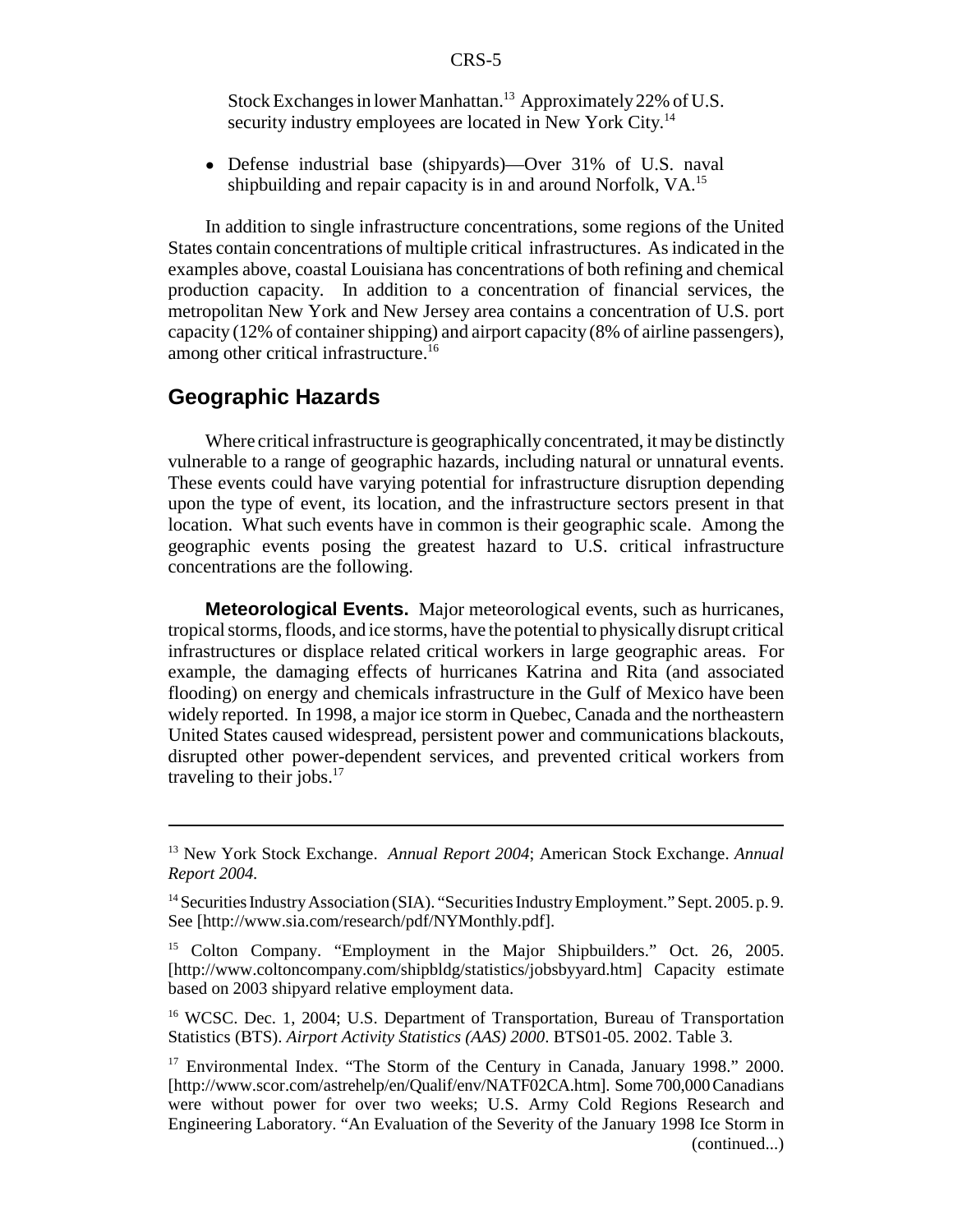**Earthquakes and Tsunamis.** Earthquakes have the potential to damage concentrations of critical infrastructure in seismically active regions of the United States, including the west coast, Alaska, and the central Mississippi Valley. The 1994 earthquake in Northridge, CA, is a recent example of such seismic activity in a region with concentrated critical infrastructure. The Northridge earthquake had limited impacts on the region's major ports, airports, and energy infrastructure, but it did cause significant damage to bridges and highways vital for commercial trucking and public transportation.<sup>18</sup> A 1995 earthquake in Kobe, Japan was far more destructive to Japanese critical infrastructure. In addition to highway damage, the earthquake heavily damaged the port of Kobe, Japan's largest container shipping port, as well as chemical manufacturers, steel manufacturers, railroads, and utilities in the area. Repairs to the port took almost a year to complete.<sup>19</sup>

Coastal infrastructure concentrations are also potentially vulnerable to disruption by tsunamis. The infrastructure damage to Sri Lanka, India, Indonesia, and other Asian nations from the 2004 tsunami in the Indian Ocean is still being evaluated, but was extensive. Experts have testified before Congress that the United States is also potentially vulnerable to a major tsunami.<sup>20</sup> Depending upon its magnitude, such an event could disrupt ports and other critical transportation infrastructure.<sup>21</sup> According to California's Seismic Safety Commission, for example, a major tsunami in southern California could close the ports of Long Beach and Los Angeles for two months and cause \$60 billion in economic losses.<sup>22</sup>

**Infectious Disease.** Epidemics and pandemics of infectious diseases such as Severe Acute Respiratory Syndrome (SARS) and avian influenza (bird flu) have the potential to disrupt critical infrastructure by infecting critical workers or restricting their movement. The Bush Administration's *National Strategy for Pandemic Influenza* states that "while a pandemic will not damage power lines, banks or computer networks, it will ultimately threaten all critical infrastructure by removing essential personnel from the workplace for weeks or months."<sup>23</sup> An outbreak of infectious disease may sicken critical workers or force them into quarantine. It may also restrict their access to critical facilities where the disease may be present. As one federal government report states, during such an event

 $17$  (...continued)

Northern New England: Report for FEMA Region 1." April 1998.

<sup>&</sup>lt;sup>18</sup> M.G. Boarnet, "Business Losses, Transportation Damage, and the Northridge Earthquake." *Journal of Transportation and Statistics*, vol. 1, no. 2, May 1998.

<sup>19</sup> Risk Management Solutions, Inc. *1995 Kobe Earthquake 10-year Retrospective*. Newark, CA. Jan. 2005. p. 5.

<sup>&</sup>lt;sup>20</sup> C. Groat, Director, United States Geological Survey (USGS). Testimony before the House Science Committee hearing, *Tsunamis: Is the United States Prepared?*, Jan. 26, 2005.

<sup>&</sup>lt;sup>21</sup> J. Borrero, S. Cho, J.E. Moore II, H.W. Richardson, and C. Synolakis, "Could it Happen Here?," *Civil Engineering*. Apr. 2005. pp. 54-65.

<sup>22</sup> California Seismic Safety Commission. *The Tsunami Threat to California*. CSSC 05-03. Dec. 2005. p. 6.

<sup>23</sup> Office of the President, Homeland Security Council. *National Strategy for Pandemic Influenza*. Nov. 1, 2005. p. 2.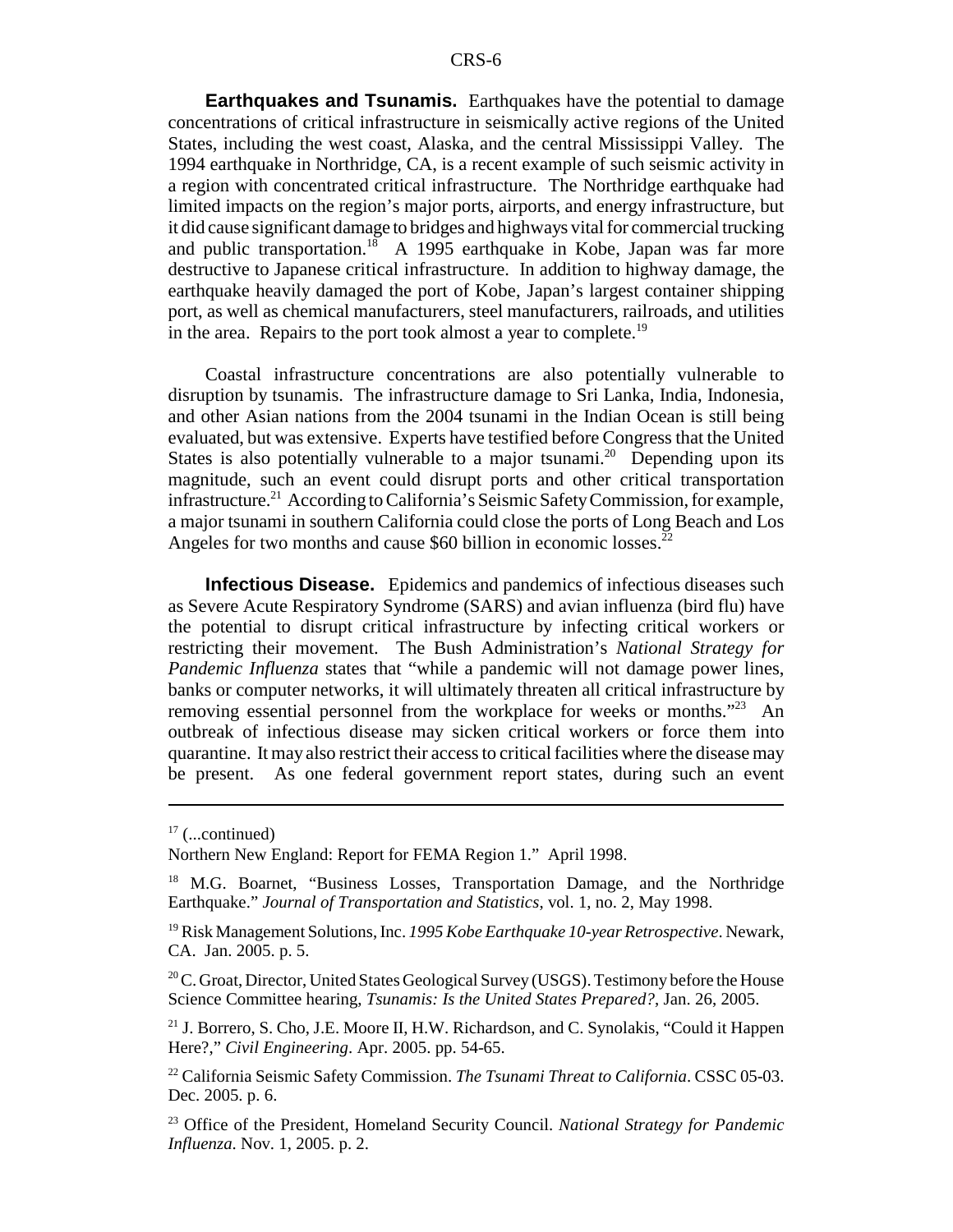"operations become disrupted, exposed people and facilities undergo extensive testing ... and buildings and equipment require decontamination."24

The 2003 SARS outbreak in Toronto demonstrated the vulnerability of critical health and transportation infrastructure in Canada to such an infectious disease. More recently, the World Health Organization, the U.S. Department of Health and Human Services, and other health organizations have expressed concern about the growing likelihood of a bird flu pandemic with more serious potential consequences than  $SARS<sup>25</sup>$  In the event of a bird flu or similar outbreak in a particular geography, some analysts have predicted up to 40% absenteeism among workers during the peak weeks of a regional outbreak.<sup>26</sup>

Concentrations of livestock may be similarly vulnerable to infectious disease, with the potential to catastrophically affect the nation's food supply. As one expert has testified before Congress, "animal diseases can be quickly spread to affect large numbers of herds over wide geographic areas. This reflects the intensive and concentrated nature of modern farming practices in the US."<sup>27</sup> Foot and mouth disease (FMD), in particular, has the potential to infect regionally concentrated stocks of hogs, cattle, and sheep should they be exposed. A 2002 General Accounting Office found that an FMD outbreak could cost the U.S. economy up to \$24 billion dollars and could have "significant social impacts, such as enormous psychological damage, especially on families and localities directly affected by the outbreak."<sup>28</sup>

**Terrorism.** Certain types of terrorist attacks could be of sufficient scale to pose a geographic threat to critical infrastructure. Nuclear bombs, radiological weapons ("dirty" bombs), or electromagnetic pulse (EMP) devices could damage or render inaccessible concentrated critical assets. Cyber-attacks on regional computer systems also have the potential to damage or disrupt computer networks' ability to control critical infrastructure.29 Biological attacks could have impacts similar to those of epidemics, although they could be more specifically targeted at particular regions.<sup>30</sup>

28 General Accounting Office. *Foot and Mouth Disease*. GAO-02-808. July 2002. pp20-21.

<sup>&</sup>lt;sup>24</sup> A. Brecher, U.S. Department of Transportation (DOT), Volpe National Transportation Systems Center. "Cleanup and Recovery of Passenger Transportation Facilities after a Bio-attack." Workshop resource paper. Mar. 30, 2004.

<sup>25</sup> For further background see CRS Report RL33145, *Pandemic Influenza: Domestic Preparedness Efforts*, by Sarah A. Lister; World Health Organization (WHO). *Avian Influenza: Assessing the Pandemic Threat*. WHO/CDS/2005.29. Jan. 2005.

<sup>&</sup>lt;sup>26</sup> U.S. Department of Health and Human Services. "Pandemic Influenza Planning." Internet pag. Dec. 5. 2005. See [http://pandemicflu.gov/plan/pandplan.html].

 $27$  P. Chalk, RAND Corp. "The Bio-Terrorist Threat to Agricultural Livestock and Produce." Testimony before the Senate Government Affairs Committee. Nov. 19, 2003.

<sup>29</sup> Weiss, J. "CyberWar." *Frontline*. Public Broadcasting System. Television interview. Apr. 24, 2003.

<sup>&</sup>lt;sup>30</sup> For further discussion see Senate Judiciary Committee, Subcommittee on Terrorism, Technology and Homeland Security hearing, *Lessons Learned from Hurricane Katrina in Regard to Emergency Preparedness for a Terrorist Attack*, Oct. 26, 2005.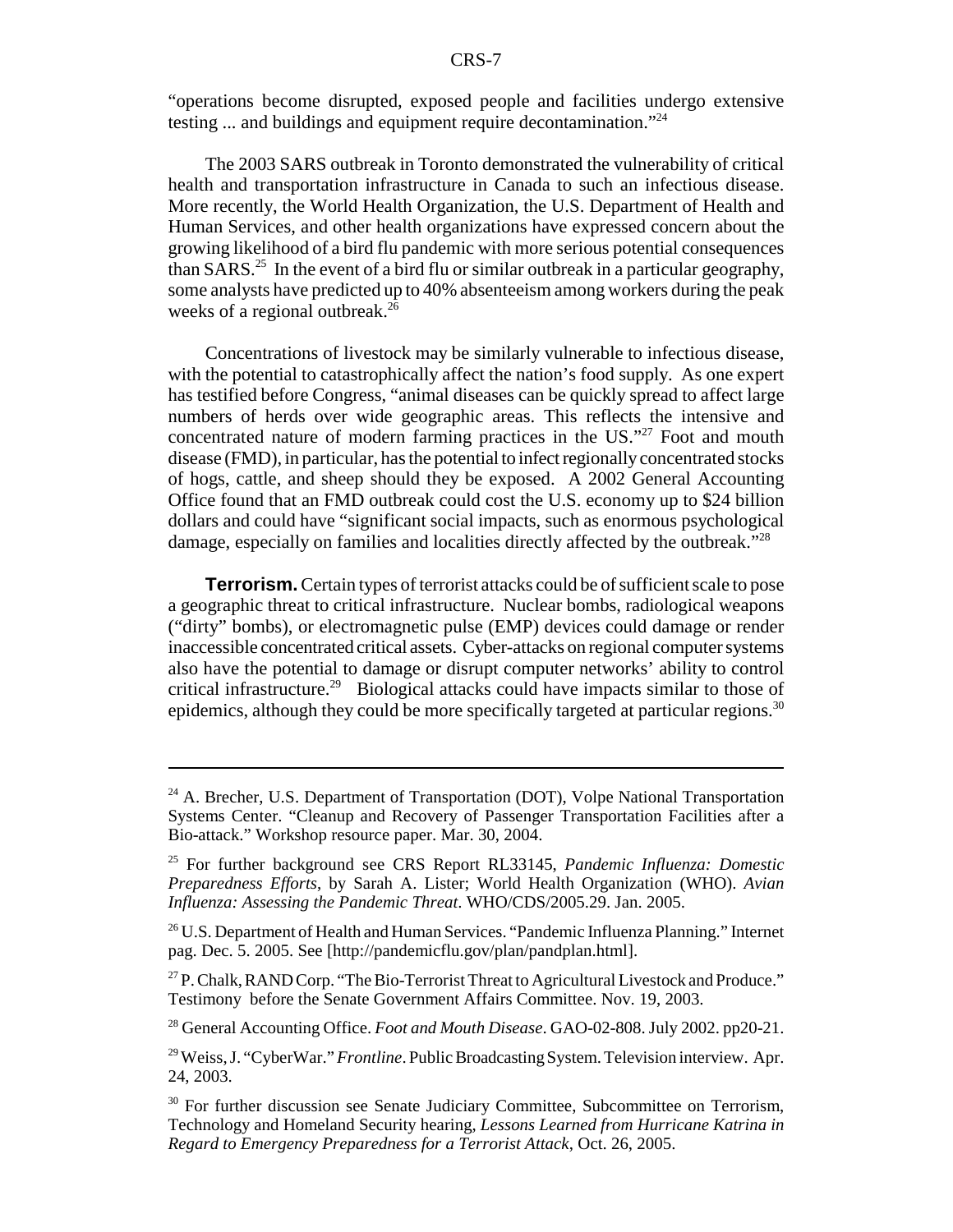## **Frequency of Major Geographic Events**

Taken individually, the types of disasters discussed above occur only rarely in a specific location. Taken collectively, however, such events occur often enough to warrant dedicated policy attention. As **Table 1** shows, reviewing only the past 15 years, major disasters have occurred in North America almost annually. Not all of these events have impacted regions of concentrated critical infrastructure, nor have they all significantly affected such infrastructure where it has been present. Nonetheless, the cost estimates for these events indicate their disruptive power.

| Year | Event                         | <b>Location</b>                  | <b>Costs</b><br>(\$ billions) |
|------|-------------------------------|----------------------------------|-------------------------------|
| 2005 | Hurricanes (Category 4, 3)    | <b>Central Gulf of Mexico</b>    | $70.0+$                       |
| 2004 | Hurricanes (Category 2, 3, 4) | Florida, Alabama                 | 45.0                          |
| 2003 | Hurricane (Category 3)        | Mid-Atlantic                     | 3.4                           |
| 2003 | Epidemic (SARS)               | Ontario                          | $0.8*$                        |
| 2001 | Terror attacks                | New York, Virginia, Pennsylvania | 38.0                          |
| 2001 | Tropical storm                | Texas, Southeast U.S.            | 5.0                           |
| 1998 | Ice storm                     | Quebec, Northeast U.S.           | $1.4**$                       |
| 1997 | Flood/Tornados                | Ohio/Mississippi Valleys         | 1.0                           |
| 1996 | Hurricane (Category 3)        | North Carolina                   | 3.2                           |
| 1995 | Flood / Tornados / Hail       | South Central U.S.               | 5.5                           |
| 1994 | Ice storm                     | Southeast U.S.                   | 3.0                           |
| 1994 | Earthquake                    | California                       | $26.0+$                       |
| 1993 | Flood                         | Midwest                          | 21.0                          |
| 1992 | Hurricane (Category 5)        | Florida, Louisiana               | 26.5                          |

## **Table 1. Selected U.S. Disasters Since 1990 with Costs Exceeding \$1 Billion**

**Sources:** National Hurricane Center. "The Thirty Costliest Mainland United States Tropical Cyclones 1900-2004." Dec. 2005. [http://www.aoml.noaa.gov/hrd/tcfaq/costliesttable.html]; National Climatic Data Center. "Billion Dollar U.S. Weather Disasters." 2004. [http://lwf.ncdc.noaa.gov/oa/reports/ billionz.html#chron]; Dixon, L. and Stern, R.K., RAND Corp. "Compensation for Losses from the 9/11 Attacks."Nov. 8, 2004; Holtz-Eakin, D., Congressional Budget Office (CBO). "Macroeconomic and Budgetary Effects of Hurricanes Katrina and Rita." Testimony before the House Budget Committee. Oct. 6, 2005; Eyesenbach, G. "SARS and Population Health Technology." *Journal of Medical Internet Research*, vol. 5, no. 2, 2005; J.L. Witt, "Comments by FEMA Director James Lee Witt on the Third Anniversary of the Northridge, California Earthquake." Jan. 17, 1997. [http://www.fema.gov/library/wittspch5.shtm].

\* Includes only direct costs for extra protective gear, clinics, isolation rooms, and lost wages for quarantined health-care workers. Cost likely exceeds \$1 billion with business losses included.

\*\*Excludes Canadian costs.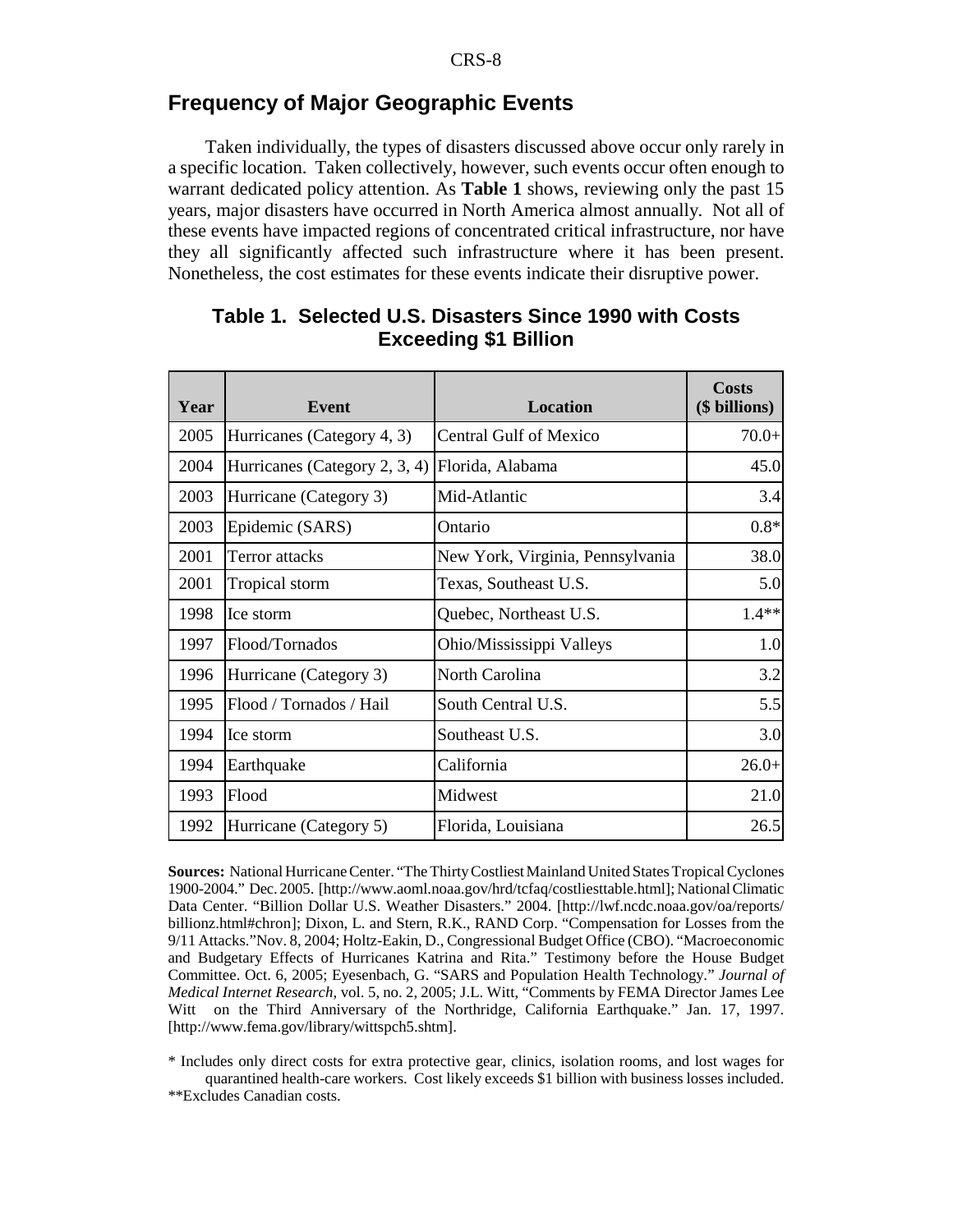### **Market Influences on Geographic Concentration**

Although attention to the geographic concentration of U.S. critical infrastructure has increased in the wake of recent terrorist attacks and natural disasters, such geographic concentrations are not new. They have developed for multiple reasons —typically some combination of market influences including resource location, agglomeration economies, scale economies, community preferences, and capital efficiency. These influences often have been in place for decades, gradually driving critical infrastructure development to its geographic configuration today.

**Resource Location.** The location of certain critical infrastructures is driven by the location of related natural resources or, in some cases, natural terrain. Such influences are particularly apparent in energy, agriculture, and transportation. United States oil and natural gas basins, for example, are located in particular regions of the country, including the Gulf of Mexico, the Rockies, and Appalachia. These locations are generally far from Northeastern urban centers which are the primary locations of oil and gas demand. Consequently, large oil and gas pipelines tend to be concentrated between these widely separated resource regions and the Northeast, as shown in **Figure 1**. Likewise, production of phosphoric acid, a key component of agricultural fertilizer, is concentrated in Florida, which has the nation's largest deposits of phosphoric rock.31 Agricultural production is also driven by geography, since particular crops require particular climates, weather conditions, and types of soil. Terrain may also be a driver of infrastructure concentration. There are relatively few natural harbors suitable as deepwater ports in the western United States compared to the eastern part of the country. Consequently, the ports that exist, such as Long Beach, have become very heavily utilized. In these cases, and others, the concentration of a natural resource drives the concentration of infrastructure exploiting that resource.



**Figure 1. Oil and Gas Pipelines in the Continental United States**

**Source:** Energy Information Administration.

<sup>&</sup>lt;sup>31</sup> Environmental Protection Agency (EPA). "About Phosphogypsum." Nov. 30, 2004. See [http://www.epa.gov/radiation/neshaps/subpartr/more.htm].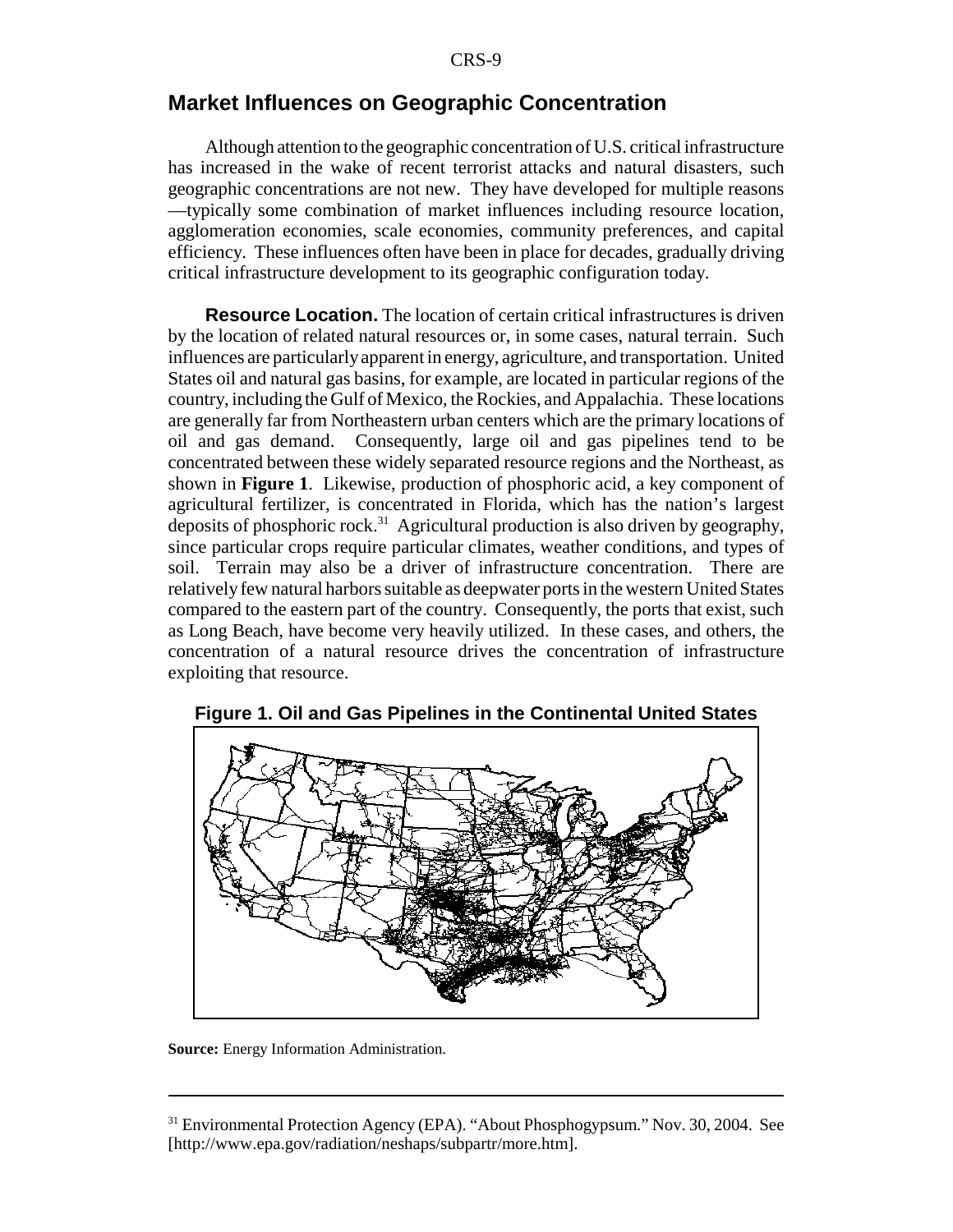**Agglomeration Economies.** Where resource location and terrain are not constraints, concentrations of critical infrastructure may emerge due to economic factors collectively referred to as "agglomeration economies."

Broadly speaking, it is clear that [industry] concentrations form and survive because of some form of agglomeration economies, in which spatial concentration itself creates the favorable economic environment that supports further or continued concentration.<sup>32</sup>

For critical infrastructure, such agglomeration economies may include the availability of specialized knowledge, the availability of skilled workers, access to production inputs, and access to large markets for the goods and services produced.<sup>33</sup> The concentration of semiconductor manufacturing in Silicon Valley illustrates such economies. Silicon Valley emerged near major research institutions (e.g., Lawrence Livermore National Laboratory), with the ready availability of highly-skilled graduates from leading research universities (e.g., U.C. Berkeley, Stanford University), and with access to both product suppliers, computer manufacturers (e.g., Apple Computer), and software companies. Agglomeration economies have also been demonstrated in food manufacturing, and may similarly influence other critical infrastructure sectors such as financial services, chemicals manufacturing, and telecommunications.34

**Scale Economies.** Critical infrastructure may become geographically concentrated in pursuit of "scale economies."

Scale economies are found in industries where unit costs fall as the scale of operations increases. This phenomenon was first studied in pipeline industries ... when it was observed that the amount of material required to make a pipe of a given diameter increased only two-thirds as quickly as the carrying capacity of the pipe. This observation led to larger pipes having lower unit costs.<sup>35</sup>

In addition to pipelines, researchers have identified scale economies across many critical infrastructure sectors.<sup>36</sup> The size of new chemical plants, for example, increased by a factor of five between the late 1950s and early 1980s, in part due to scale economies.<sup>37</sup> Some analysts likewise suggest that the concentration of shipping

<sup>32</sup> M. Fujita, P. Krugman, and A. Venables, *The Spatial Economy*. MIT Press. 1999. p. 3. (Hereafter cited as Fajita, et al., *The Spatial Economy*.)

<sup>33</sup> Fujita, et al., *The Spatial Economy*, p. 5.

<sup>&</sup>lt;sup>34</sup> J.P. Cohen, and C.J.M. Paul, "Agglomeration Economies and Industry Location Decisions: The Impacts of Vertical and Horizontal Spillovers." Working Paper 01-010. University of California, Davis, U.S. Department of Agricultural and Resource Economics. Oct. 2001.

<sup>&</sup>lt;sup>35</sup> P.W. Bauer, "Are We in a Productivity Boom? Evidence from Multifactor Productivity Growth." *Economic Commentary*. Federal Reserve Bank of Cleveland. Oct. 15, 1999.

<sup>36</sup> L.R. Christensen, and W.H. Greene, "Economies of Scale in U.S. Electric Power Generation." Journal of Political Economy, vol. 84, no. 4, 1976, p. 655.

<sup>37</sup> M.B. Lieberman, "Market Growth, Economies of Scale, and Plant Size in the Chemical (continued...)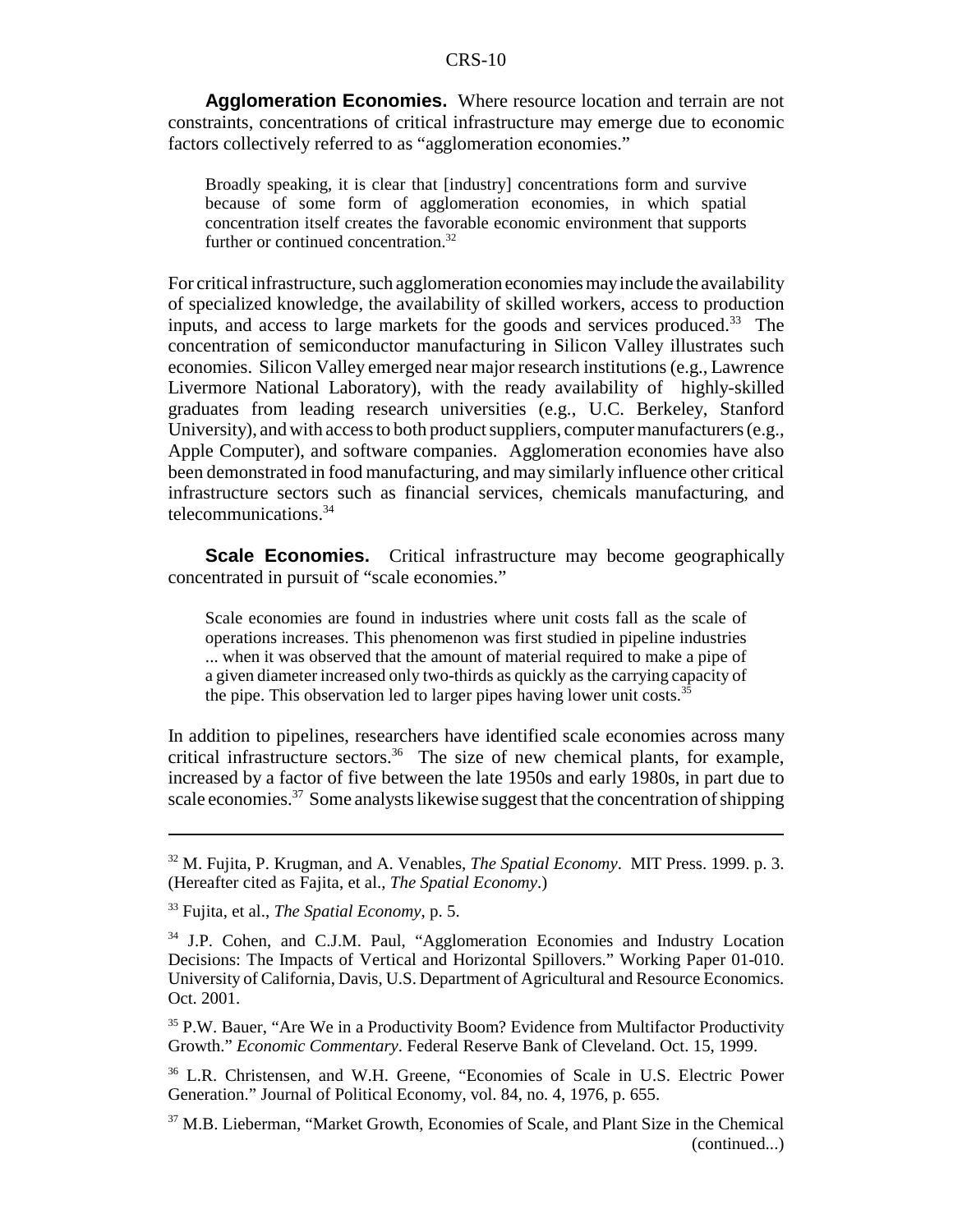container traffic among several U.S. "megaports" is partly due to economies of scale in warehousing and terminal operations.<sup>38</sup> Because scale economies tend to drive an increase in size of individual facilities, they may also geographically concentrate regional infrastructure capacity where multiple facilities are located in the same region.

**Community Preferences.** Community preferences have sometimes led to concentrations of critical infrastructure by preventing or inviting the development of new facilities in particular new locations. Such preferences have affected, for example, ongoing efforts by energy developers to site new liquefied natural gas (LNG) import terminals. Since 2000, developers have proposed the construction of over 70 new LNG terminals in U.S. ports or U.S. waters, many near major natural gas markets in California and the Northeast. But most near-to-market terminal proposals have struggled for approval due to community concerns about LNG safety, effects on local commerce, and other potential negative impacts. Due primarily to local community opposition, LNG developers have withdrawn terminal proposals in Alabama, California, Maine, Massachusetts, North Carolina, and Florida. Other terminal proposals in Rhode Island, New York, and New Jersey are facing stiff community opposition. In some cases state and local agencies also have been at odds with federal agencies over LNG terminal siting jurisdiction. Communities in only a few states, notably Louisiana and Texas, have encouraged the siting of new LNG facilities. As a result, 9 out of 10 of the new LNG terminals approved by federal agencies are located in the Gulf of Mexico, where natural gas infrastructure is already heavily concentrated.<sup>39</sup> Similar siting preferences have faced other types of critical infrastructure and industries, including electric power, telecommunications, and transportation.40

**Capital Efficiency.** Capital efficiency seeks to maximize financial returns on capital investment. Since most U.S. critical infrastructure is in the private sector, capital efficiency has long influenced how and where private companies have invested in infrastructure capacity.41 Attention to capital efficiency sharply increased in the 1990s, however, as financial markets grew dissatisfied with other measures of

 $37$  (...continued)

Processing Industries," *Journal of Industrial Economics*, vol. 36, no. 2, 1987, pp. 175-191.

<sup>38</sup> National Research Council. *Making the Nation Safer: The Role of Science and Technology in Countering Terrorism*. National Academies Press. 2002. p. 216.

<sup>39</sup> For further discussion of LNG siting issues see CRS Report RL32073, *Liquefied Natural Gas (LNG) Infrastructure Security: Issues for Congress*, by Paul W. Parfomak; and CRS Report RL32205, *Liquefied Natural Gas (LNG) Import Terminals: Siting, Safety and Regulation*, by Paul W. Parfomak and Aaron M. Flynn.

<sup>40</sup> D. Laws, and L. Susskind, "Changing Perspectives on the Facility Siting Processes." *Maine Policy Review*. Dec. 1991. pp. 29-44.

<sup>41</sup> General Accounting Office (GAO). *Challenges for Critical Infrastructure Protection*. GAO-03-233. Feb. 28, 2003. p. 1. This report states that over 80% of critical infrastructure is private.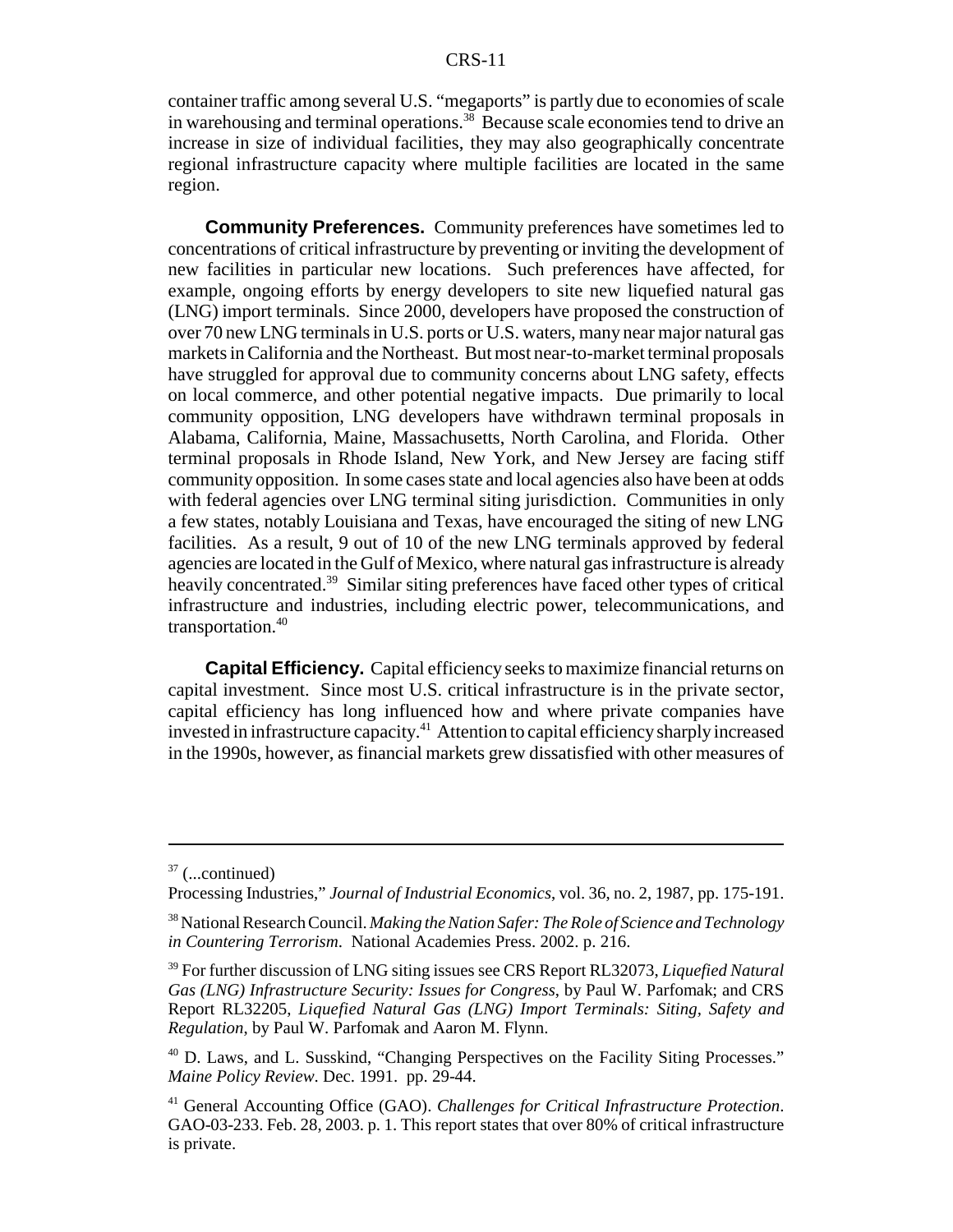company performance such as simple revenue growth.<sup>42</sup> This attention, in turn, led a range of capital-intensive infrastructure companies such as electric utilities, telecommunications providers, pipelines, and other industrial companies to sharply reduce annual capital requirements from historical levels.<sup>43</sup> Economic deregulation of the energy, telecommunications, and transportation industries, among others, accelerated this trend.

In some cases companies reduced capital requirements by cutting "excess" infrastructure capacity—reducing reserve capacity in capital equipment or reducing inventories of production supplies ("just-in-time" inventory). For example, power generation capacity margins for the U.S. electric utility industry as a whole fell by almost 40% between 1992 and 2000.<sup>44</sup> There has been a similar reduction in excess capacity among other critical infrastructures, many of which now operate near or at capacity. Oil refineries, for example, have seen capacity utilization rise from below 77% in 1985 to 93% in 2004.45 While such a reduction in reserve capacity has not, itself, led to geographic infrastructure concentration, it has greatly increased the sensitivity of infrastructures to the disruption of concentrated capacity.

## **Federal Policies and Infrastructure Concentration**

Although market forces have been the primary influence on critical infrastructure development, especially in the private sector, Congress and federal agencies historically have, from time to time, adopted policies intended to affect the capacity and location of critical infrastructure in the national interest. Although these policies often have been motivated by the desire to promote specific social objectives (e.g., economic development, environmental protection, infrastructure reliability) they have sometimes also encouraged or discouraged the geographic concentration of critical infrastructures. Examples of these policies follow.

## **Prescriptive Siting**

The federal government has prescriptively sited, constructed, and operated federally-owned or operated critical infrastructure. Such infrastructure includes transportation facilities, military bases, postal facilities, federal energy facilities, and national laboratories. In some cases, such prescriptive siting has led to geographic concentration of critical infrastructure. For example, the federal government sited and constructed the Panama Canal in the early 1900s, encouraging a concentration of military and marine shipping through the new waterway which persists today. (The

<sup>&</sup>lt;sup>42</sup> See, for example, S.R. Rajan, "Turning Capital to Wealth: A Ranking of U.S. Utilities." *Public Utilities Fortnightly*. Dec. 1999.

<sup>43</sup> M. Singer, and K. Turnipseed, "Curing Capital Addiction." *McKinsey Quarterly.* 1993. no. 4. pp. 69-77.

<sup>&</sup>lt;sup>44</sup> T. Karier, "Keeping the Lights On: A Banking Industry Model to Avoid Shortages." *Public Utilities Fortnightly*. July 1, 2002.

<sup>45</sup> Energy Information Administration. "U.S. Percent Utilization of Refinery Operable Capacity." Dec. 7, 2005. Table at [http://tonto.eia.doe.gov/dnav/pet/hist/mopueus2a.htm].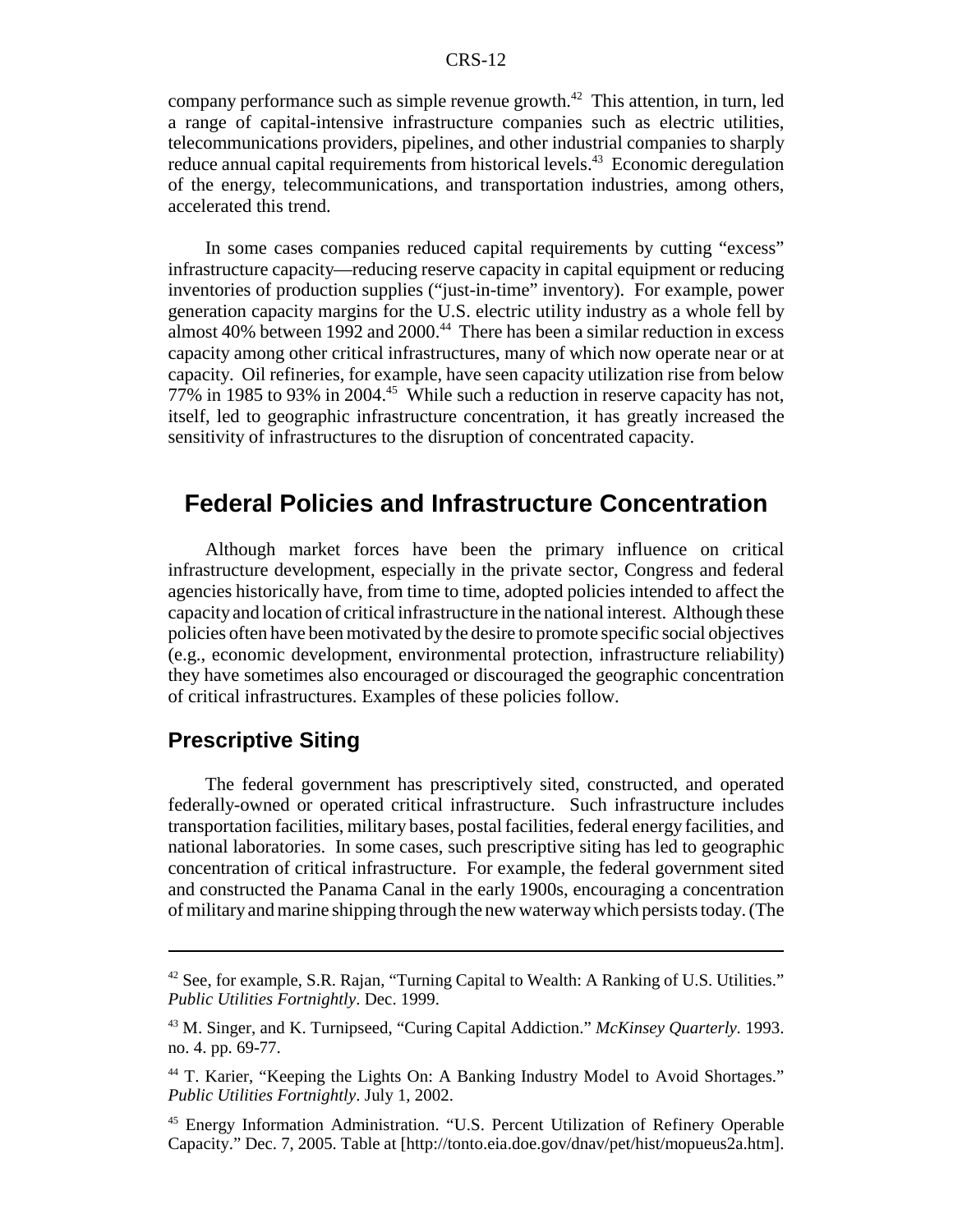canal carried 48% of U.S. grain exports in 2003.)<sup>46</sup> In the Pacific Northwest, dams constructed or operated by federal agencies on the Columbia River system now account for  $22\%$  of U.S. hydroelectric generation capacity.<sup>47</sup> In other cases, prescriptive federal siting has dispersed critical infrastructure. In the early 1940s, for example, the federal government financed and sited a major steel plant in Utah, far from existing U.S. steel plants and steel markets. A key reason for siting the plant (viewed as critical for shipbuilding during World War II) in Utah was "as a precaution against steel shortages in the West in case of a Pacific coast invasion or closure of the Panama Canal."48 A more current example is the U.S. Postal Service, which routes no more than 1.3% of all mail through any single processing and distribution center.<sup>49</sup>

Although the federal government prescriptively sites its own infrastructure, it is difficult to find examples of federal prescriptive siting of private sector infrastructure. One way the government has done so, however, is through its control of federal lands and other federal assets necessary for infrastructure development. For example, the Trans-Alaska Pipeline Authorization Act of 1973 (P.L. 93-153) directed the Secretary of the Interior to authorize a right-of-way for construction of the Trans-Alaska Pipelines System (TAPS) through federal lands in Alaska. The construction of TAPS physically diversified U.S. oil supplies, although it initiated a new geographic concentration of critical infrastructure in Alaska. TAPS transports nearly 20% of United States domestic oil production.<sup>50</sup> More recently, the Energy Policy Act of 2005 (P.L. 109-58) directs federal agencies to designate "energy corridors" on federal lands in 11 western states for the siting of new oil, gas, and hydrogen pipelines and electricity transmission facilities (Section 368). While both the TAPS and energy corridor projects involve privately-owned facilities, the location of those facilities is established prescriptively by the federal government.

## **Economic Incentives**

Economic incentives are another policy mechanism employed by the federal government to direct private sector infrastructure siting. Such incentives are intended to encourage private developers to build infrastructure that might otherwise not be built or to build infrastructure in a location favored by government. While most

<sup>46</sup> U.S. Army Corps of Engineers. *Waterborne Commerce of the United States: Calendar Year 2003.* Part 5—National Summaries. 2005. Table 2-1; Panama Canal Authority. "Commodity Movement through the Panama Canal over Principal Trade Routes." 2005. Tables 10-11. See [http://www.pancanal.com/eng/maritime/statisti.html].

<sup>47</sup> Energy Information Administration . *Electric Power Annual 2003*. DOE/EIA-0348(2003). Dec. 2004. Table 2.2; Federal Columbia River Power System. *Federal Columbia River Power System.* Aug. 2003. p. 1. See

 <sup>[</sup>http://www.bpa.gov/power/pg/fcrps\_brochure\_17x11.pdf].

<sup>48</sup> A.K. Powell, "Geneva Steel Plant." *Utah History Encyclopedia*. University of Utah Press. 1994.

<sup>49</sup> U.S. Postal Service. Personal communication and non-public data. Dec. 7, 2005.

<sup>50</sup> Alyeska Pipeline Service Co. Internet page. Anchorage, AK. Apr. 2005. See [http://www.alyeska-pipe.com/about.html].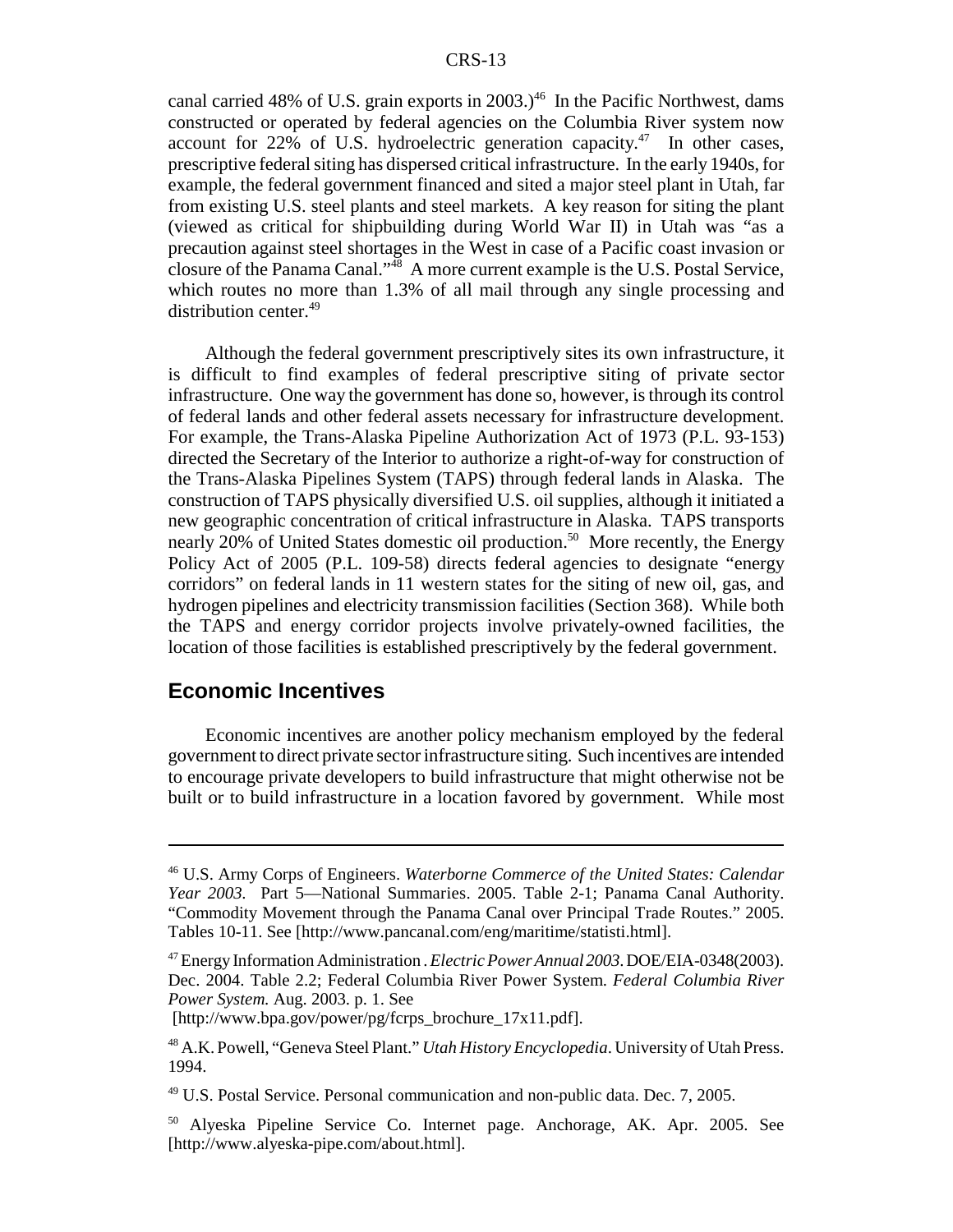federal incentive programs are not geographically targeted, some are intended to affect infrastructure development in particular geographic areas. The construction of the transcontinental railroad and telegraph is an historic example of such a policy. Under the Pacific Railway Act of 1862, the Congress provided private companies with 30-year bonds, federal land grants, and other incentives to construct a rail and telegraph line along a specified route from Nebraska to the Pacific coast. The federal government continues to offer such financial incentives for critical infrastructure projects today. For example, in 2004 Congress passed the Alaska Natural Gas Pipeline Act (P.L. 108-324, Div. C) offering an \$18 billion loan guarantee, accelerated depreciation, and investment tax credits to private developers for the construction of a new natural gas pipeline similar to the existing Trans-Alaska oil pipeline. In both the railroad and the Alaska gas pipeline cases, Congress has viewed the new infrastructure as critical for expanding and diversifying (geographically) the nation's critical assets.

### **Environmental Regulation**

Federal environmental laws, such as the Coastal Zone Management Act and the Clean Air Act, also have influenced the geographic development of critical infrastructure. The Coastal Zone Management Act of 1972 (CZMA, P.L. 92-583) was enacted to enable states to establish coordinated coastal zone management programs balancing environmental protection with coastal development. State coastal management plans implemented under the CZMA may affect the geographic concentration of infrastructure by encouraging or discouraging the siting of coastal infrastructure. Research has shown, for example, that one third of states with coastal management plans under CZMA appear to have adopted policies seeking to confine the physical expansion of ports to areas already committed to port and industrial uses.<sup>51</sup> Energy industry representatives have argued that state plans under CZMA have also been used to block the development of new energy infrastructure in many parts of the country.52

The Clean Air Act of 1970 (CAA, P.L. 91-604) created a national program to mitigate the harmful effects of air pollution by regulating pollution sources. Among other provisions, the CAA requires that new facilities emitting certain air pollutants install best available control technology as determined by the Environmental Protection Agency. New facilities being sited in counties not in attainment of federal air quality standards may have more stringent—and potentially more costly emissions control requirements than facilities sited in counties that are in attainment of those standards, depending upon a state determination of the lowest emission rate available and the need to acquire emissions offsets. By affecting facility costs in this way, some analysts argue that the CAA encourages the concentration of infrastructure in geographic "pollution havens," or, alternatively, encourages the dispersion of facilities away from existing infrastructure in polluted regions. One empirical study in New York, for example, suggests that air quality regulations have significantly

<sup>51</sup> M.J. Hershman, "Seaport Development and Coastal Management Programs: A National Overview." Coastal Management, vol. 27, 1999, pp. 271-290.

<sup>52</sup> Argonne National Laboratory. *Environmental Policy and Regulatory Constraints to Natural Gas Production*. ANL/EAD/04-1. Dec. 2004. p. 25.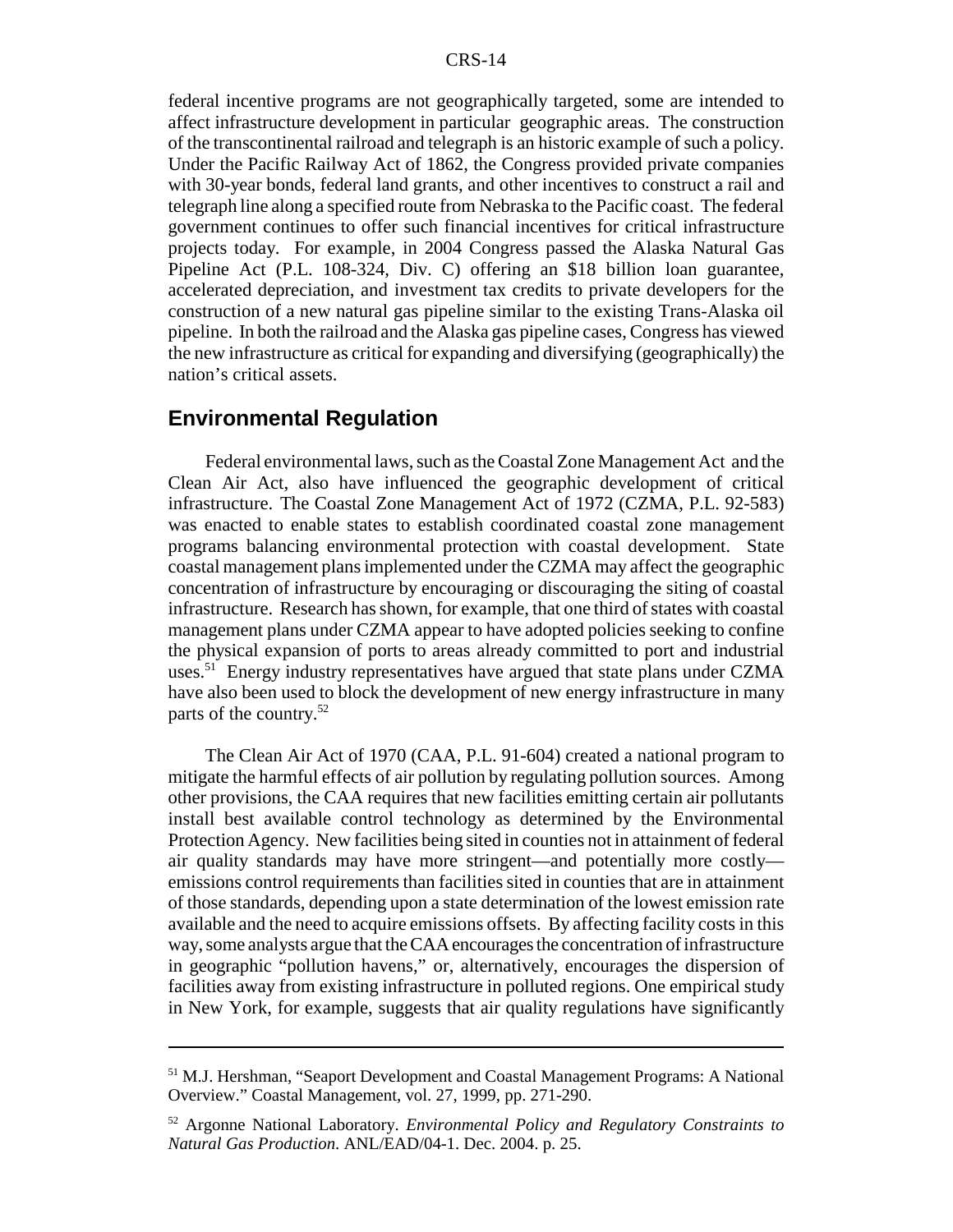affected the destination choices of relocating manufacturing plants.<sup>53</sup> Because facility siting decisions are complex, however, other empirical studies of CAA effects on siting concentration, specifically, have been less conclusive.<sup>54</sup>

While the environmental regulations under the CZMA and CAA apply generally to many regions in the United States, some federal environmental policies have been directed at more specific geographic areas. Congressional moratoria on oil and natural gas development in specific parts of the outer continental shelf (due to concerns about local economic and environmental impacts) are one example of such federal policy.55 Energy industry analysts have argued that the moratoria have resulted in oil and gas infrastructure concentration in the central and western Gulf of Mexico, where such development is permitted. This example notwithstanding, the federal government does not appear to impose regional-level (as opposed to facilitylevel) environmental restrictions frequently.<sup>56</sup>

### **Economic Regulation**

Economic regulation of critical infrastructure, or the lack thereof, by the federal government may also influence infrastructure concentration. Under federal price regulation, the U.S. airlines industry offered primarily direct, point-to-point service. After economic deregulation in 1978, the airlines began offering far more indirect flights, routing air traffic through concentrated "hub" airports—a largely unanticipated consequence of inter-carrier competition.<sup>57</sup> Federal deregulation of banking has led to a consolidation of the banking sector, with ever-larger banks concentrating critical operations in centralized administration facilities to capture economies of scale.58

Limited federal regulation does not necessarily lead to infrastructure concentration, however, especially if state or local agencies have regulatory authority. Under the Federal Power Act of 1935 (FPA), for example, retail electricity sales and generation investments of investor-owned electric utilities are regulated by the states. State regulators have historically required utilities to meet state electric generation needs by constructing in-state plants, or by jointly constructing plants with neighboring utilities. Consequently, privately-owned electric power plants have been

56 Environmental Law Institute, *Institutional Controls in Use*. Washington, D.C. Sept. 1995. p. 14.

<sup>&</sup>lt;sup>53</sup> J.A. List, et al. "Effects of Air Quality Regulation on the Destination Choice of Relocating Plants." *Oxford Economic Papers*, vol. 55, no. 4, 2003, pp. 657-678.

<sup>54</sup> T. Jeppesen, et al. "Environmental Regulations and New Plant Location Decisions: Evidence from a Meta-Analysis." Journal of Regional Science, vol. 42, no. 1, 2002, pp. 19- 49.

<sup>55</sup> For further discussion see CRS Report RL31521, *Outer Continental Shelf Oil and Gas: Energy Security and Other Major Issues*, by Marc Humphries.

<sup>57</sup> G. Gowrisankaran, "Competition and Regulation in the Airline Industry." *FRBSF Economic Letter*. No 2002-01. Federal Reserve Bank of San Francisco. Jan. 18, 2002.

<sup>58</sup> S.J. Pilloff, *Bank Merger Activity in the United States, 1994—2003.* Board of Governors of the Federal Reserve System. Staff Study 176. May 2004.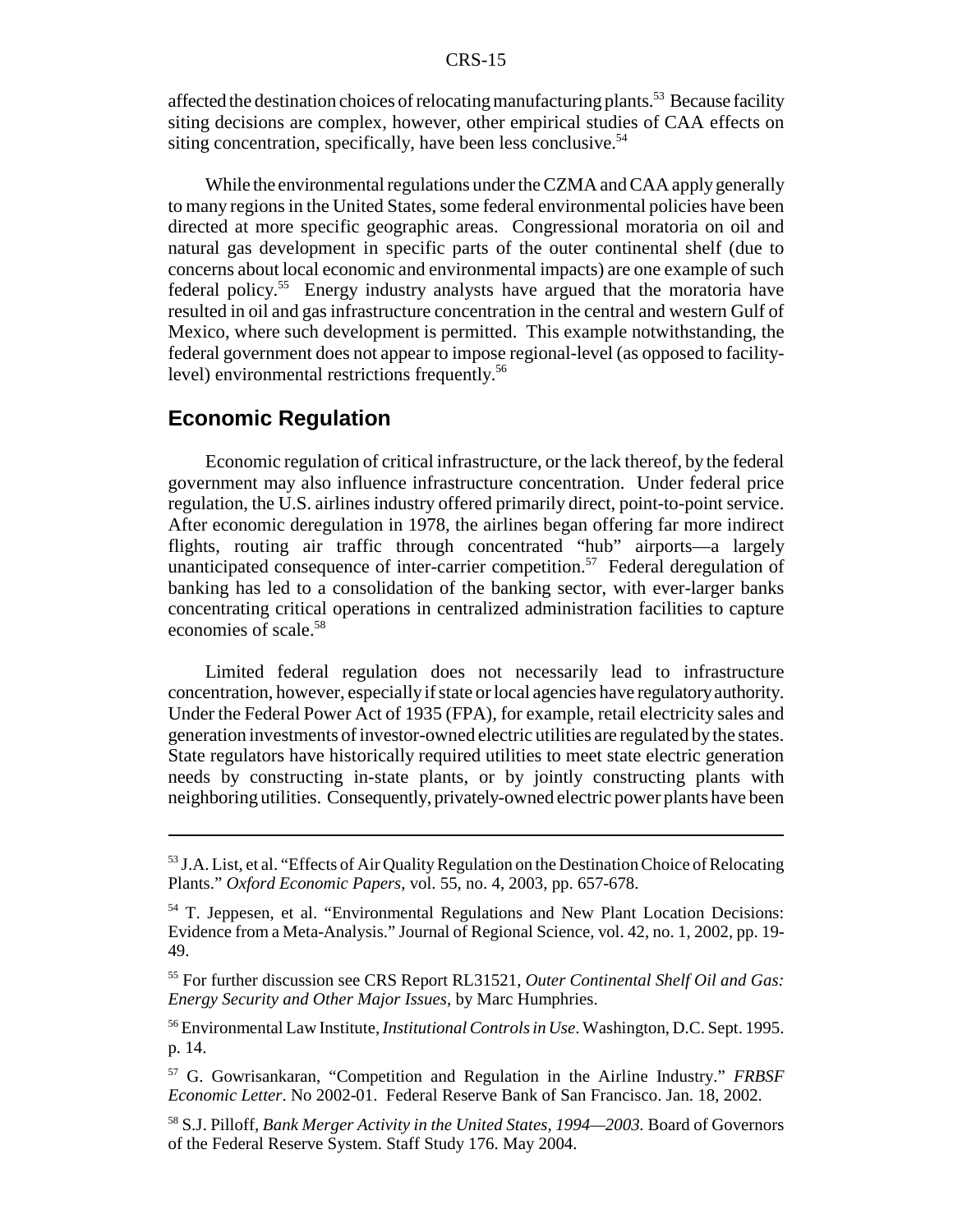geographically dispersed among the 50 states. The largest shares of U.S. generating capacity in individual states are  $10\%$  in Texas, and 6% in California.<sup>59</sup> By contrast, the federally-owned Tennessee Valley Authority (TVA) had plans in the 1960s to construct 17 nuclear power reactors at seven sites.<sup>60</sup> Although TVA only completed five reactors due to changes in the energy market and nuclear safety regulation, its original plans would have created a nationally significant concentration of nuclear generating capacity within TVA's territory. It is interesting to note that the recent restructuring of the electric utility industry, which exempts new generation plants from state economic regulation, appears to be encouraging the geographic concentration of new generating plants near certain transmission corridors because plant developers are no longer constrained by state regulators in their site selection.<sup>61</sup>

## **Policy Options to Reduce Infrastructure Vulnerability**

Since helping to reduce the overall vulnerability of critical infrastructure is an objective of the federal government, it is useful to outline what options, if any, may be considered to reduce vulnerabilities and potential national consequences arising specifically from the geographic concentration of such infrastructure.

Some analysts may argue that little government intervention in infrastructure concentration is necessary because the private sector will appropriately adjust its infrastructure practices out of its own financial interest. Catastrophic insurance premiums, for example, or internal corporate risk management programs, may influence corporate practices in a way that reduces vulnerabilities and associated risk to future profits by reducing the geographic vulnerability of private infrastructure. As the *National Strategy for the Physical Protection of Critical Infrastructures and Key Assets* states,

Customarily, private sector firms prudently engage in risk management planning and invest in security as a necessary function of business operations and customer confidence.... Consequently, private sector owners and operators should reassess and adjust their planning, assurance, and investment programs to better accommodate the increased risk....<sup>62</sup>

Holders of such a view would assert that the socially optimal geographic distribution of critical infrastructure, balancing economic efficiency with geographic risk, is best left to the market forces outlined earlier in this report.

<sup>59</sup> Energy Information Administration. *Electric Power Annual 2003*. DOE/EIA-0348(2003). Dec. 2004. Table 2.1.

<sup>60</sup> McCullough, Jr, G.L., Chairman, Tennessee Valley Authority. Testimony before the Senate Energy and Natural Resources Committee, Energy Subcommittee. Mar. 4, 2004.

<sup>61</sup> For further information on utility restructuring see CRS Report RL32728, *Electric Utility Regulatory Reform: Issues for the 109th Congress*, by Amy Abel.

<sup>62</sup> Office of the President. *The National Strategy for the Physical Protection of Critical Infrastructure and Key Assets*, Feb. 2003. p. X.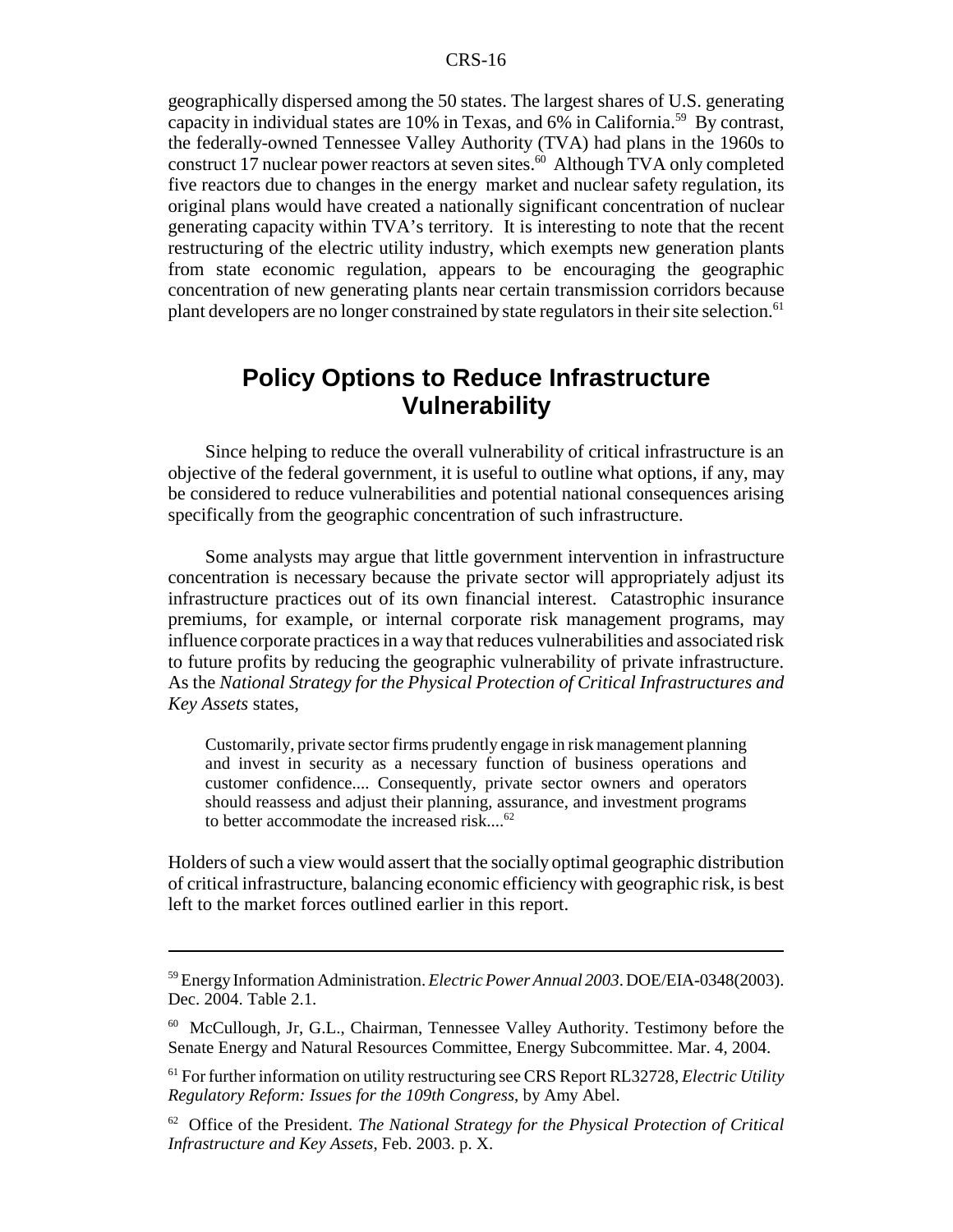Other analysts argue that the private sector does not properly account for the full social costs of critical infrastructure failure, or that individual companies cannot independently and significantly influence geographic concentration in a critical sector.<sup>63</sup> Holders of this view would see a definite and active role for the federal government in alleviating geographic vulnerability of critical infrastructure in addition to the market-driven measures taken by the private sector on its own. If Congress concludes that federal intervention is appropriate, it has several broad policy options for doing so.

## **Eliminating Policies Encouraging Concentration**

One way Congress may alleviate geographic concentration and associated vulnerability is to eliminate existing policies that encourage such concentration. As the previous discussion has shown, some federal policies may increase concentration prescriptively. Others, especially certain economic and environmental policies, may implicitly or unintentionally encourage geographic concentration. Without such government influence, market forces may drive developers to less geographically concentrated locations for future infrastructure projects. The challenge to this approach of alleviating geographic concentration is that it may conflict with other objectives of federal legislation. In the case of the economic deregulation, for example, geographic concentration often provides the consumer cost reductions and service improvements that deregulation was intended to achieve. In the case of environmental laws, concentration is often viewed as a desirable means of preserving undisturbed natural areas from destructive development. Would the CZMA be able to fulfill its fundamental balance of environmental protection and economic development if states were not free to concentrate infrastructure where they choose to? The resolution of such policy questions would require a careful and complex reconsideration of long-standing policy objectives in light of evolving concerns about critical infrastructure risk.

## **Encouraging Geographic Dispersion**

Another remedy for geographic vulnerability is to encourage the geographic dispersion of concentrated assets where such dispersion is possible. As discussed in this report, the federal government may implement a range of targeted policies, including prescriptive siting, economic incentives, and regulation, to help bring about infrastructure dispersion. Such dispersion could involve the development of new infrastructure capacity or the shifting of critical goods and services among existing infrastructure. Some transportation analysts, for example, have proposed shipping containers through Mexican ports and then on to the United States by rail as a means of reducing cargo traffic in Southern California's ports.<sup>64</sup> Shifting concentrations of critical supplies and services to alternative infrastructure already in place (and not itself concentrated) may be one way to alleviate geographical vulnerabilities relatively quickly. If the alternative infrastructure lies outside the United States,

<sup>&</sup>lt;sup>63</sup> See, for example, P.R. Orszag, The Brookings Institution, "Homeland Security and the Private Sector." Testimony before the National Commission on Terrorist Attacks Upon the United States. Nov. 19, 2003.

<sup>64</sup> R.C. Mireles, "A Cure for West Coast Congestion." *Logistics Today*. Jan. 2005.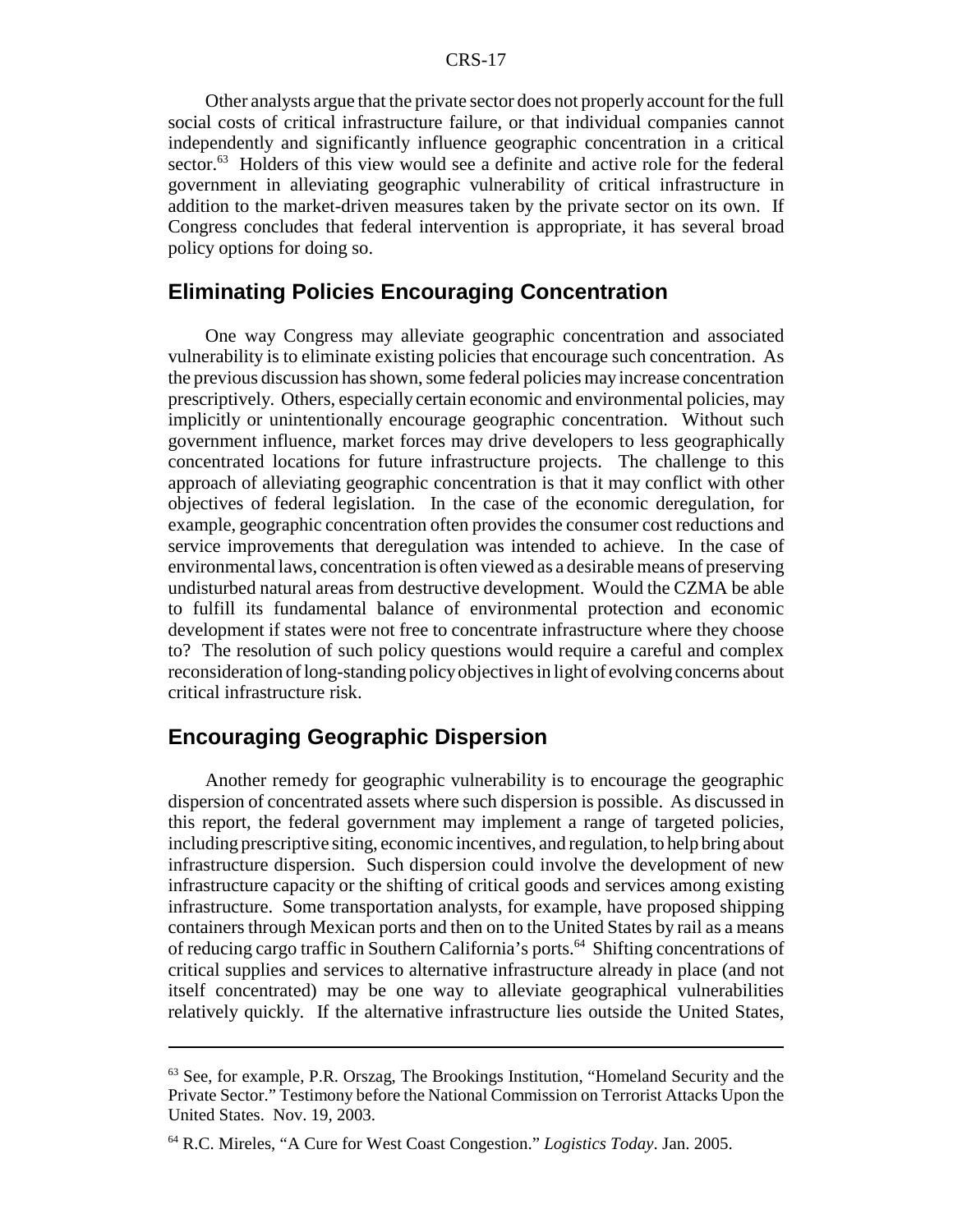however, such a strategy may create new vulnerabilities since it might no longer be under U.S. protection or administration.

While encouraging infrastructure dispersion through federal policy may be helpful, doing so may be challenging. It may be difficult, for example, to identify and prioritize geographic infrastructure concentrations amenable to such dispersion. Predicting the long-term effects of such polices on market economics, especially the effects on market competition, may also be uncertain. If incentives are involved, dispersion policies may also be costly to the federal government, potentially drawing resources away from other federal programs. Furthermore, since infrastructure development is mostly in private and regional government (state and local) hands, ensuring that regional infrastructure projects are consistent with federal objectives may also be a problem. As the Congressional Budget Office has stated,

The federal government's most important role in infrastructure provision is as a source of finance.... Thus, for infrastructure to be managed in a way that furthers national objectives, federal agencies must offer incentives for local managers to align their choices with the welfare and equity goals of federal programs. Choices for infrastructure systems that aim at such broad objectives must similarly be based on wide searches among new investments, rehabilitation efforts, or operational changes. They must also be derived from consistent evaluations of the long-term effects of these possible choices on the efficiency of activities using the infrastructure.<sup>65</sup>

Infrastructure owners and regional governments are also likely to have vested interests in existing concentrations of critical infrastructure and may oppose dispersion on competitive or other economic grounds. State and local governments may also have concerns about federalism, particularly where federal policies affecting infrastructure dispersion may supercede local infrastructure priorities.

Notwithstanding the challenges of promoting infrastructure dispersion, Congress appears to be pursuing such policies with respect to the siting of new energy infrastructure, including LNG import terminals, oil refineries, electric transmission lines, and an Alaska gas pipeline. Even where such federal policies may be implemented successfully, however, it may still take years or decades to achieve dispersion objectives because critical infrastructure often develops slowly. For example, industry experts project that it would take five to seven years, absent community opposition, to construct a new U.S. oil refinery.<sup>66</sup> It would take at least 10 years to build the Alaska natural gas pipeline. $67$ 

<sup>65</sup> Congressional Budget Office (CBO). *Federal Policies for Infrastructure Management*. June 1986. p xi.

<sup>66</sup> O'Conner, T., ICF Consulting. Testimony before the House Government Reform Committee, Subcommittee on Energy and Resources. "Petroleum Refineries: Will Record Profits Spur Investment in New Capacity?" Oct. 19, 2005.

<sup>67</sup> Energy Information Administration. *Annual Energy Outlook 2005*. DOE/EIA-0383(2005). Jan. 2005. p. 95.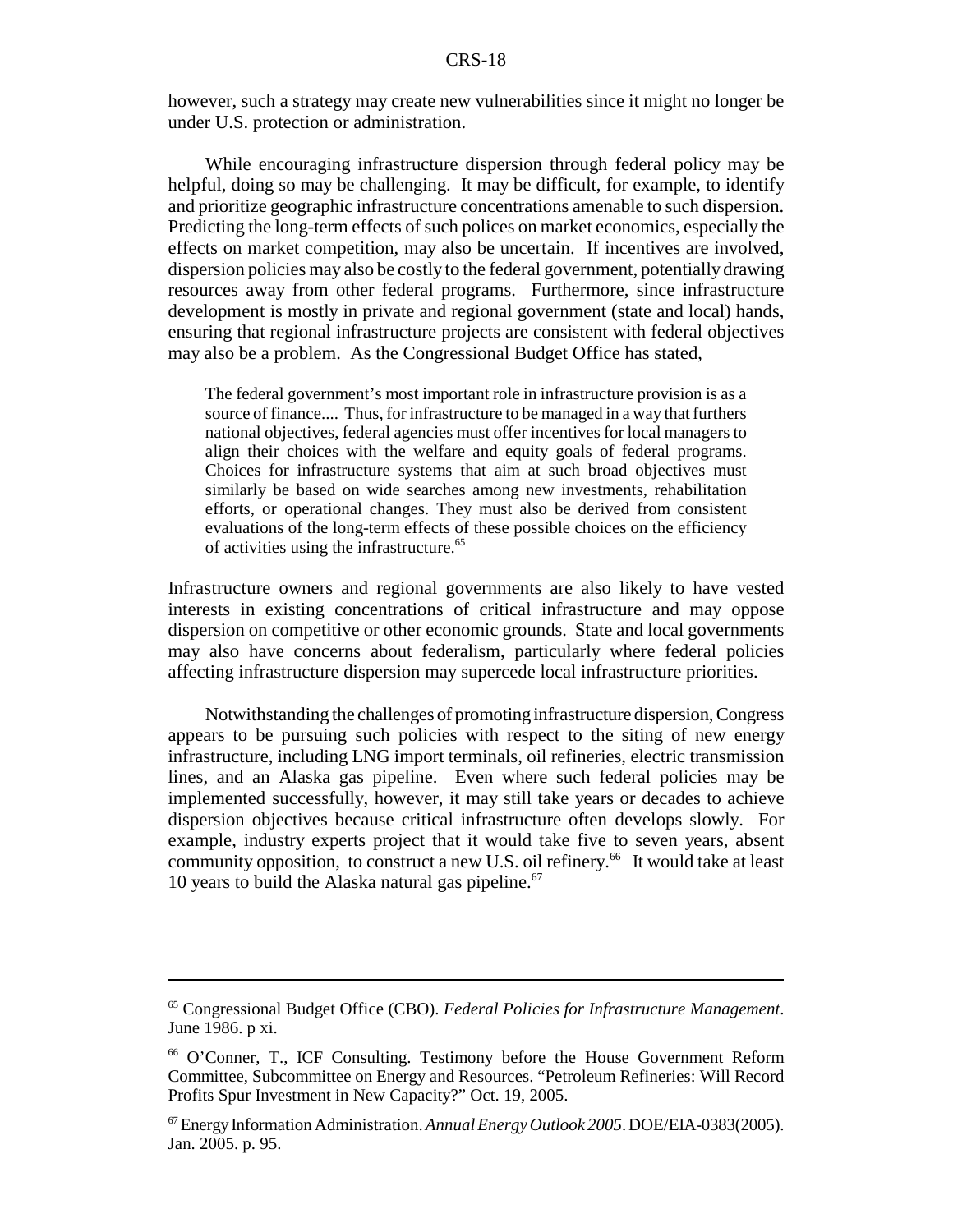## **Ensuring Infrastructure Survivability**

For geographic concentrations of critical infrastructure that are difficult to diversify, or that may take a long time to diversify, Congress may wish to ensure their near-term ability to function, or "survivability," during and after a major geographic disaster. Particularly where resource location provides few geographic alternatives (as in the case of ports) reducing vulnerability through infrastructure protection may be effective. Such an approach would broadly align with the President's existing strategy for protecting critical infrastructure from terrorist attack as stated in the NSPP, although it would incorporate explicitly geographic vulnerabilities. In the context of the NSPP or other emergency management programs, geographic vulnerability could be viewed as a distinctive type of infrastructure vulnerability and therefore considered in federally mandated risk assessments.

Increasing standards for design, construction, and operation, and retrofitting existing infrastructure to higher standards may also enhance infrastructure survivability. While there are numerous industry and government building standards for protection from earthquakes, hurricanes, and floods in regions where such hazards exist, such standards may not account for the critical nature of certain types of assets. In particular, the degree of general survivability these standards impose on critical assets may not appropriately reflect the economic and social costs that might arise should such an asset fail. Federal authority to change such standards may be limited, however, if they fall primarily under state or local jurisdiction.

A principal challenge to alleviating geographic infrastructure vulnerabilities is incorporating the geographic dimension appropriately into the broader infrastructure risk management and decision-making process. One key question is whether survivability measures in place to protect against a facility-specific event would be effective against a regional event. Backup supply networks, redundant control centers, and other systems intended to "harden" infrastructure may themselves be subject to disruption from a geographic hazard. Although history does provide some guidance as to the likelihood of disruptive natural events and their potential effects, quantifying such geographic vulnerabilities in a way that allows comparison to a broader set of vulnerabilities may be analytically complex. Predicting the likelihood of future terrorist attacks, for which history provides little guidance, adds considerable uncertainty. Attempting to allocate limited public resources for critical infrastructure survivability based on geographic considerations may also be challenging. In particular, it could complicate ongoing policy debates about using quantitative, risk-based formulas to distribute federal support for critical infrastructure protection.<sup>68</sup> Increasing the private costs of infrastructure through new construction standards to improve survivability could also be controversial.

## **Ensuring Infrastructure Recovery Capabilities**

In addition to policies promoting geographic dispersion and survivability, Congress may consider infrastructure recovery as a means of mitigating the impacts

<sup>68</sup> For further discussion see CRS Report RL33050, *Risk-Based Funding in Homeland Security Grant Legislation: Issues for the 109th Congress*, by Shawn Reese.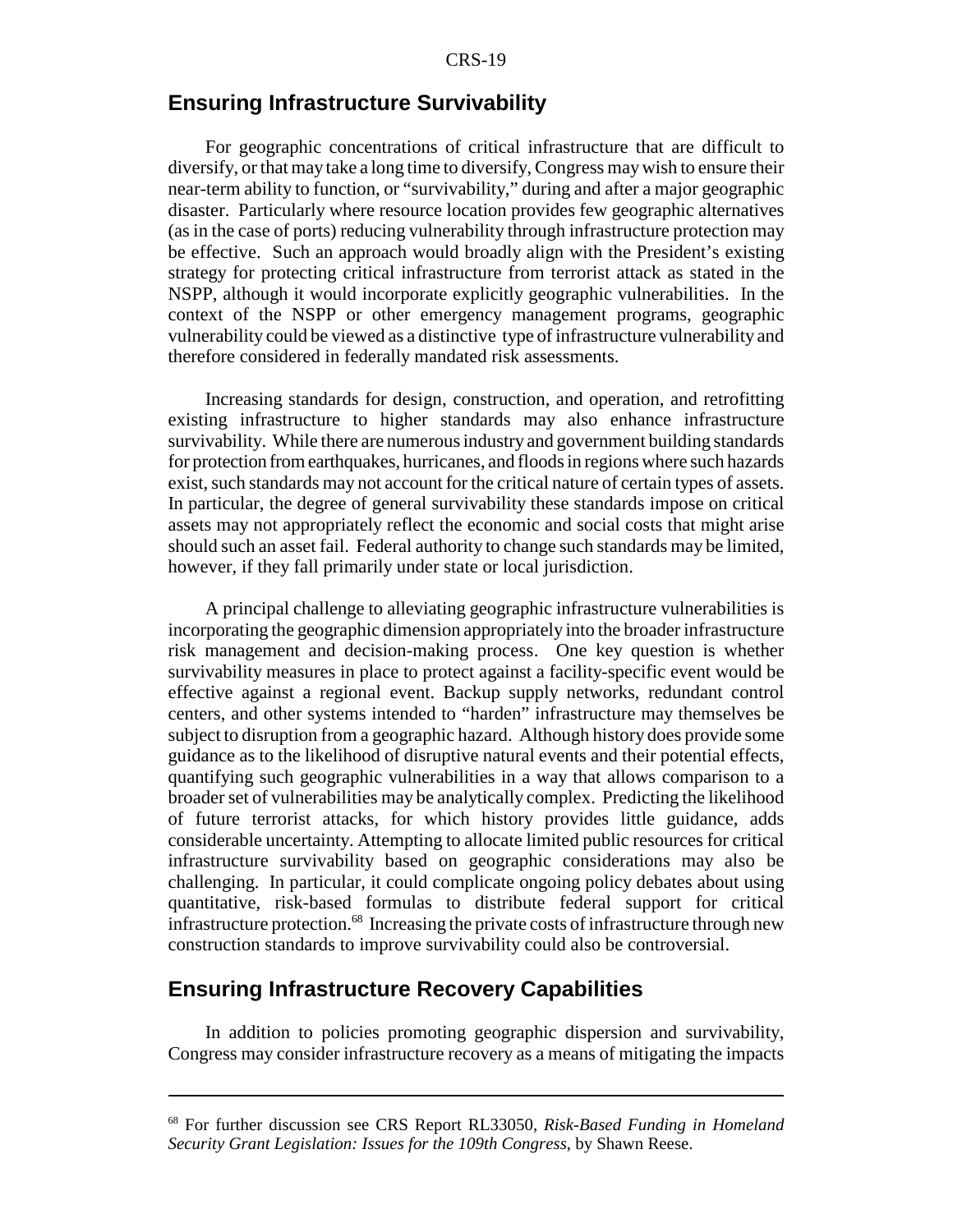of geographic hazards on concentrated critical infrastructure. The federal government, through the Federal Emergency Management Agency (FEMA) and other agencies, provides a range of emergency aid programs for communities affected by disasters such as hurricanes, earthquakes, or terrorist attacks. Among other assistance, these federal programs can provide grants, loans, loan guarantees, food, and shelter to disaster victims. They may also provide long-term infrastructure assistance, such as repair of public utilities, to affected communities. $69$ 

While the evolving objectives of federal emergency assistance programs are a topic of ongoing debate in Congress, the programs are intended to assist primarily in the recovery of an immediate disaster area.<sup>70</sup> However, if a natural disaster, terrorist attack, or other regional incident disrupts critical infrastructure, it may have serious social or economic consequences far beyond the area where the disaster occurs. The loss of concentrated natural gas supplies in the Gulf of Mexico after hurricanes Katrina and Rita, for example, sharply increased U.S. energy prices and threatened to create significant shortages of fuel for home heating and electric power generation in New England.71 These natural gas shortages have prompted Congressional proposals to increase federal aid for low income households nationwide facing high natural gas bills this winter.<sup>72</sup> In light of the far-reaching impacts like these, Congress may wish to incorporate into existing federal infrastructure recovery plans and aid programs measures that account for the distinctive vulnerabilities of concentrated critical infrastructure. Measures related to the restoration or alternative provision of critical infrastructure services away from the immediate area of a geographic incident may warrant particular attention.

## **Conclusions**

Geographic concentrations of critical infrastructure exist across a number infrastructure sectors. Although such concentrations often provide substantial economic and social benefits, they may also be distinctly vulnerable to catastrophic geographic disruption. Any public policy addressing critical infrastructure concentration must try to balance these benefits and potential costs. Both government and industry have taken steps to try to protect critical infrastructure from natural disasters, epidemics, and terrorist attacks. Nonetheless, questions remain as to whether these steps appropriately address such geographic vulnerabilities. If Congress concludes that more federal intervention is needed to alleviate vulnerabilities due to geographic concentration, it may employ a number of policy options to encourage geographic dispersion (including eliminating policies that encourage concentration ), ensure survivability, or ensure that effective infrastructure

<sup>69</sup> See CRS Report RL31734, *Federal Disaster Recovery Programs: Brief Summaries*, by Mary Jordan.

 $70$  For an overview of current policy debates regarding U.S. emergency preparedness, see P.M. Prah, "Is the U.S. Ready for Another Major Disaster?," *CQ Researcher*, vol. 15, no. 41, Nov. 18, 2005.

<sup>71</sup> R. Adams, "A Hard Winter, A Thin Natural Gas Pipeline," *CQ Weekly*, Oct. 7, 2005.

<sup>72</sup> *Congressional Record* - Senate. "LIHEAP" Nov. 18, 2005. p. S13339.